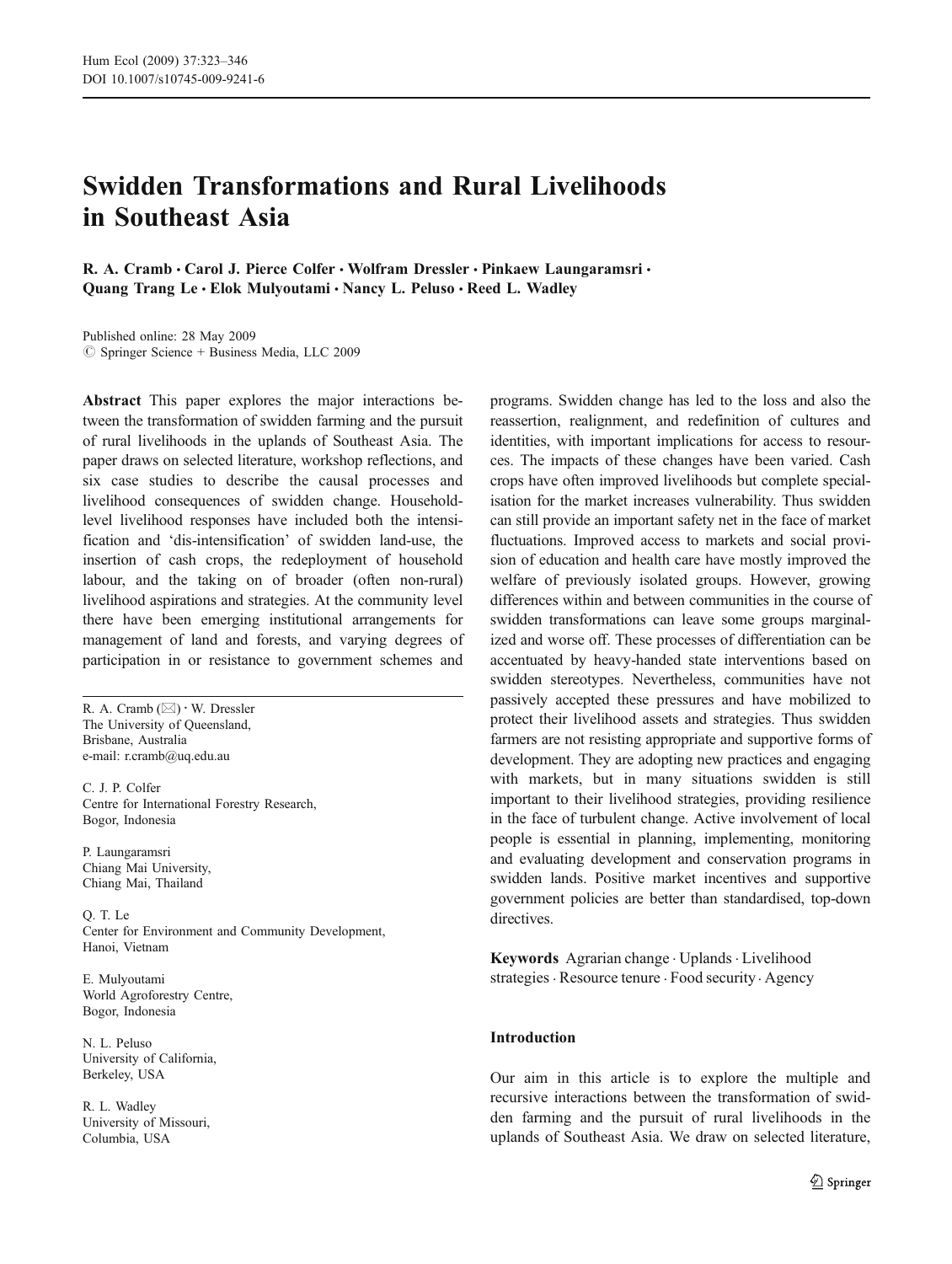workshop reflections based on field observations over many years, and six case studies to identify the major pathways of swidden change. Mertz et al. [\(2009a](#page-22-0)) deal with the definitions and types of swidden agriculture and Schmidt-Vogt *et al.* ([2009\)](#page-22-0) review the extent of change in swidden landscapes in the region. Our focus is on households and communities for whom swidden was historically "integral" to their livelihoods, social systems, and culture (Conklin [1957](#page-20-0)), but who through choice or necessity have partly or wholly transformed their swidden systems in recent decades (Rerkasem and Rerkasem [1995](#page-22-0); Eder [1999](#page-21-0); Padoch et al. [2007\)](#page-22-0). Hence, to use the categories proposed by Conklin [\(1957](#page-20-0)) and Spencer ([1966\)](#page-22-0), our scope includes both "pioneer" or "linear-shift" systems and "established" or "cyclic-shift" systems (with varying crop-fallow rotations), whether these continue to be "integral" or, as is now almost everywhere the case, "partial", in the sense of being supplementary to other livelihood activities, or indeed no longer present in the livelihood system.

Ellis ([2000\)](#page-21-0) provides a framework for the analysis of changing and diversifying rural livelihoods that is useful for our purposes. A household or community is conceived as having a livelihood platform comprising various assets (natural, physical, human, financial, and social capital). Access to these assets is modified by prevailing social relations (kinship, gender, class, ethnicity), institutions (rules, customs, land tenure, markets), and organizations (local administration, state agencies, NGOs) in the context of exogenous trends (population growth, new technology, market expansion) and shocks (drought, forest fires, market collapse, civil unrest). These circumstances influence the choice of various livelihood strategies (intensification, commercialisation, migration, diversification) composed of an array of activities, including those based on natural resources (swidden, cash crops, forest collection) and those not based on natural resources (non-farm work, trade, remittances). The pursuit of these livelihood strategies by households and communities affects both *livelihood secu*rity (food supply, income, seasonality, risk) and *environ*mental sustainability (soil quality, forests, biodiversity). These strategies and outcomes in turn affect the asset base and access regimes on which future livelihood activities are constructed, typically leading to a process of differentiation within and between communities.

The transformation of swidden is clearly related in complex ways to all these aspects of changing upland livelihoods. In fact, in this view, the juxtaposition of "swidden" and "livelihoods" is somewhat artificial, as swidden farming is one element in these larger livelihood systems. The attractiveness of the livelihoods framework is that it highlights both the agency of swidden households and communities as they engage with and adapt to their changing circumstances, and the resultant diversity of strategies and outcomes in the context of what can appear at the macro-scale to be overwhelming "drivers of change" particularly demographic trends (Garrity et al. [1993](#page-21-0); Mertz et al. [2009b](#page-22-0)), political–economic change (Fox et al. [2009](#page-21-0)), and major external shocks such as forest fires and war (Cramb [1998](#page-20-0); Mayer [2003](#page-21-0); Rambo [2005](#page-22-0)). We focus especially on the livelihood strategies devised to adapt to these larger trends and shocks, and their outcomes in terms of both livelihood security and changing access to resources at the local level. The environmental outcomes of these livelihood strategies are dealt with by Rerkasem et al. [\(2009](#page-22-0)), Ziegler et al. [\(2009\)](#page-23-0), and Bruun et al. [\(2009](#page-20-0)).

The paper is organised as follows. In the first two sections we attempt to disentangle a variety of local-level causes and consequences of the widely observed decline in the importance of swidden in Southeast Asia as rural livelihoods are transformed. This brings out the complexity and contingency of the many processes involved and the variety of impacts on food security, other livelihood activities, household labour, local institutional arrangements, and cultural change. In the remainder of the paper we present six case studies that between them illustrate and support many of the different pathways of change identified (Fig. [1](#page-2-0)). The case studies were selected to represent a variety of settings—from Palawan in the Philippines (1), East and West Kalimantan in Indonesian Borneo (2 and 3), and Jambi Province in Sumatra (4), through to the central highlands of Vietnam (5) and the mountains of northern Thailand (6). A concluding section briefly summarises what we see as emerging lessons and implications.

# External Trends and Livelihood Strategies

In this section we explore some of the proximate causes of a decline in swidden farming, that is, key external trends affecting the choice of livelihood strategies. These trends are roughly grouped under demographic change (local-level population growth, decline, and movement), the expansion of markets for commercial agriculture (smallholder and estate), and a complex of wider political, social and cultural trends affecting such crucial aspects of upland existence as the regulatory environment, education, religion, identity, and values. These changes are occurring simultaneously and interactively, over varying time horizons, driven by both endogenous and exogenous processes, hence they can only be sketched very imperfectly here.

#### Demographic Change

Demographic trends related to livelihood strategies include both population growth and population decline in a given locality, and associated in- and out-migration. Thus swid-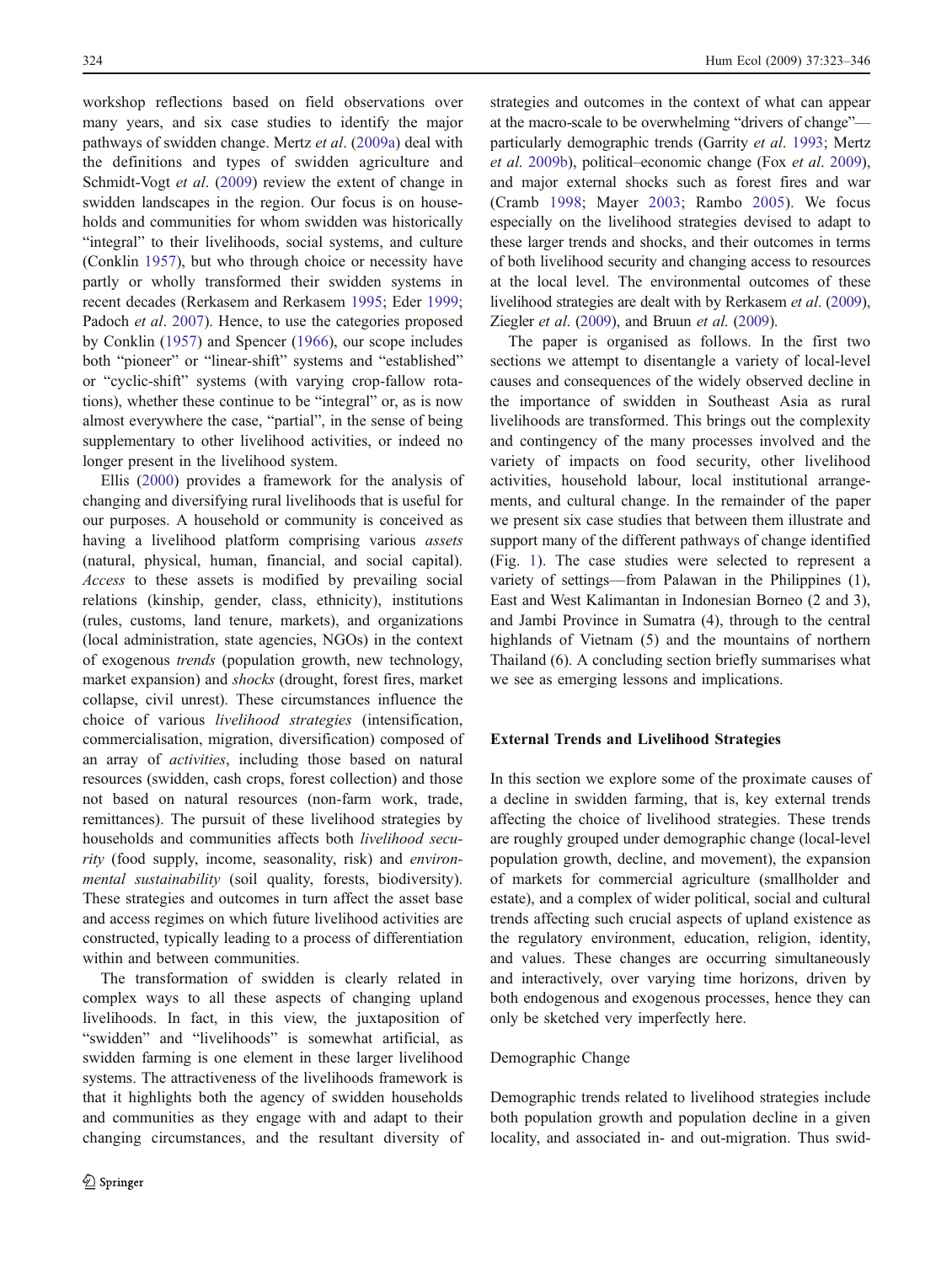<span id="page-2-0"></span>

Fig. 1 Location of case studies in Southeast Asia (base map courtesy of Rodolphe De Koninck, ChATSEA Project, University of Montreal)

den farmers both respond to demographic trends (e.g., through intensification) and contribute to such trends (e.g., through migration).

Boserup's [\(1965\)](#page-20-0) model of agrarian change is the starting point for an understanding of population-induced intensification of swidden agriculture. This is so whether the increased population pressure is due to natural increase in the original locality, as described by Roder ([1997\)](#page-22-0) for northern Laos, or, as appears to be the more common situation, where local populations are augmented through in-migration, both spontaneous and government-sponsored. This in-migration reduces the area available to each household for swiddening (as land is sold to or appropriated by the in-migrants) and thus induces a sequence of intensification to bush- and grass-fallow systems and ultimately to continuous cropping. Moreover, the in-

migrants may bring with them lowland farming technologies, notably the use of the plough, which the local uplanders come to adopt.

There is clear evidence for this sort of transition in the Philippines, with largely spontaneous migration of Cebuano and other groups from densely populated regions into the "frontier" regions of Palawan (Case Study 1) and Mindanao (Eder [1999;](#page-21-0) Cramb and Culasero-Arellano [2003](#page-21-0)). Transmigration schemes in Indonesia provide examples of government-sponsored in-migration, resulting in a change in land use from swidden systems to more intensive, plough-based farming, though here it has been more common for the transmigrants to adopt short-fallow swidden practices as a survival strategy than for the locals to adopt intensive plough cultivation (Potter [1987](#page-22-0); Masyhuri and Cramb [1995;](#page-21-0) Case Study 1). The movement of lowland Kinh into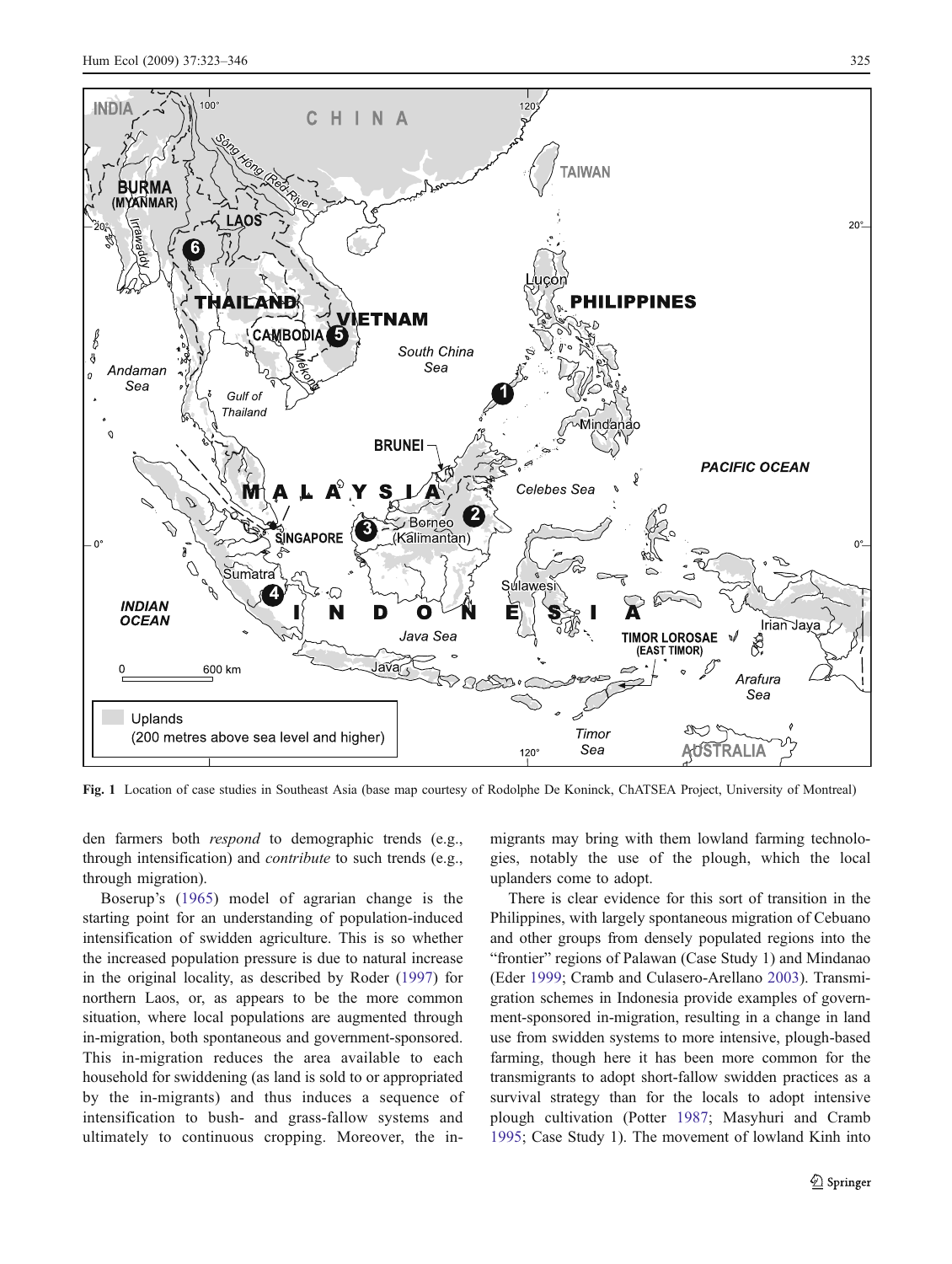the Central Highlands of Vietnam has been both spontaneous and government-sponsored, with major implications for access to land and hence the practice of swidden by upland groups, inducing intensification and commercialisation on the one hand but also reversion to "pioneer" swidden on the other (Case Study 5).

Increased population in a given location can also occur due to movement of swiddeners to be closer to roads, markets, and public services, especially health and education (Case Study 2; Hansen and Mertz [2006\)](#page-21-0). This is the reverse of the above-mentioned trend for lowlanders to migrate into upland swidden environments. In this case, uplanders migrate from more remote and isolated settings and thus add to population pressure in the more accessible locations, inducing an intensification of farming in the destination site and the reversion of swidden lands to forest or other land uses in the place of origin. Again, this can be the result of spontaneous movements (as with the Kenyah in Case Study 2) or government interventions involving various degrees of coercion (e.g., the resettlement of swiddeners from protected areas in Vietnam and Indonesia; resettlement of highland groups such as the H'mong in Laos; displacement due to dam construction in various countries; the reallocation of swidden lands for plantation development of oil palm and pulpwood in Malaysia and Indonesia).

There are many environments that are not amenable to the type of intensification Boserup outlines, due to poor soils, steep slopes, and intense rainfall (Cramb [2005\)](#page-20-0). That is, they are less "elastic" in Brookfield's [\(1972](#page-20-0)) sense. Here, population growth, in the absence of other options, would result in shorter fallow periods, increased weed growth, soil degradation, declining yields, lower return to labour, and hence the demise of swidden. This is the stereotypical "downward spiral" that has often been predicted or assumed (Hatch [1982](#page-21-0); Cramb [1988\)](#page-20-0). However, in reality there are few examples where this has occurred, either in "original" locations or sites of in-migration. Rather, swiddeners generally respond first by pursuing other livelihood alternatives such as tree crops, off-farm work, or permanent outmigration, before reaching critical thresholds of land degradation. Roder [\(1997](#page-22-0)), however, reports that until the mid-1990s at least, swidden farmers in northern Laos did not have such alternatives, due to the lack of roads, markets, and technical support, hence increasing population pressure did lead to land degradation, especially in terms of weed infestation. In this circumstance a shortened fallow, while it may not decrease yield, requires increased effort for weeding, thereby reducing the returns to labour (Roder [1997\)](#page-22-0). However, where farmers have access to modern inputs, this can be partly offset by the use of herbicides (Gerrits [1994](#page-21-0)).

Raintree and Warner ([1986\)](#page-22-0) have elaborated Boserup's theory of intensification, outlining potential agroforestry

pathways that open up at different stages, such as enriched fallows in the forest- and bush-fallow stages and alley cropping in the short-fallow and annual cropping stages. They highlight that tree crops provide an alternative pathway of intensification, even at relatively low population densities and labour intensities. Mercer [\(2004](#page-21-0)) reviews evidence of such adoption pathways for a variety of agroforestry practices and settings. While enriched fallows and alley cropping have not been widely adopted (Roder [1997;](#page-22-0) Cramb [2000](#page-20-0)), swidden cultivators in Southeast Asia have frequently been motivated to incorporate tree crops such as rubber, coffee, and cocoa in their farming systems rather than push shifting cultivation to its ecological limits, thus necessarily moving beyond subsistence production to at least partial engagement with global markets (Case Studies 3, 4 and 5; Manivong and Cramb [2008\)](#page-21-0).

Another intensification pathway available in some environments is the development of wet rice cultivation in inland valleys to provide higher and more stable yields (Seavoy [1973;](#page-22-0) Padoch et al. [1998\)](#page-22-0). Many groups have long practised what Rambo ([1998\)](#page-22-0) terms "composite swidden systems", integrating both wet and dry rice fields, but in other cases demographic pressure can make new investment in wet rice cultivation more attractive. This may lead to the decline of swiddening in the surrounding hills. In some areas, especially with improvements in transportation, this form of intensification can occur at some distance from the village, with farmers moving back and forth between their place of residence in the hills and their wet rice farms downstream (Cramb [2007](#page-20-0)). The transfer of resources into wet rice farming is often given particular encouragement by central governments (and in some cases NGOs) keen to put an end to swidden and promote "settled" agriculture, as seen in Palawan (Case Study 1; Elmer and Shively [1998](#page-21-0)). However, while swidden farmers are typically open to this form of intensification if the returns to labour make it worthwhile, they will resist such initiatives where soil and water conditions are limiting, as for the Kenyah in Case Study 2.

As indicated above, swidden may be disappearing, not because of population growth causing its transformation into more intensive cropping systems, but due to localised population decline. For reasons linked to economic and social change, swidden societies may experience outmigration, both temporary and permanent, leading to a reduction in the local resident population. Types of outmigration include school-aged children residing in boarding schools away from the village; young people seeking nonfarm work for months or years at time; young people moving out, marrying, and settling in urban locations; entire households moving out; and entire villages relocating (voluntarily or otherwise, as discussed above). These phenomena are of course interlinked, with schooling away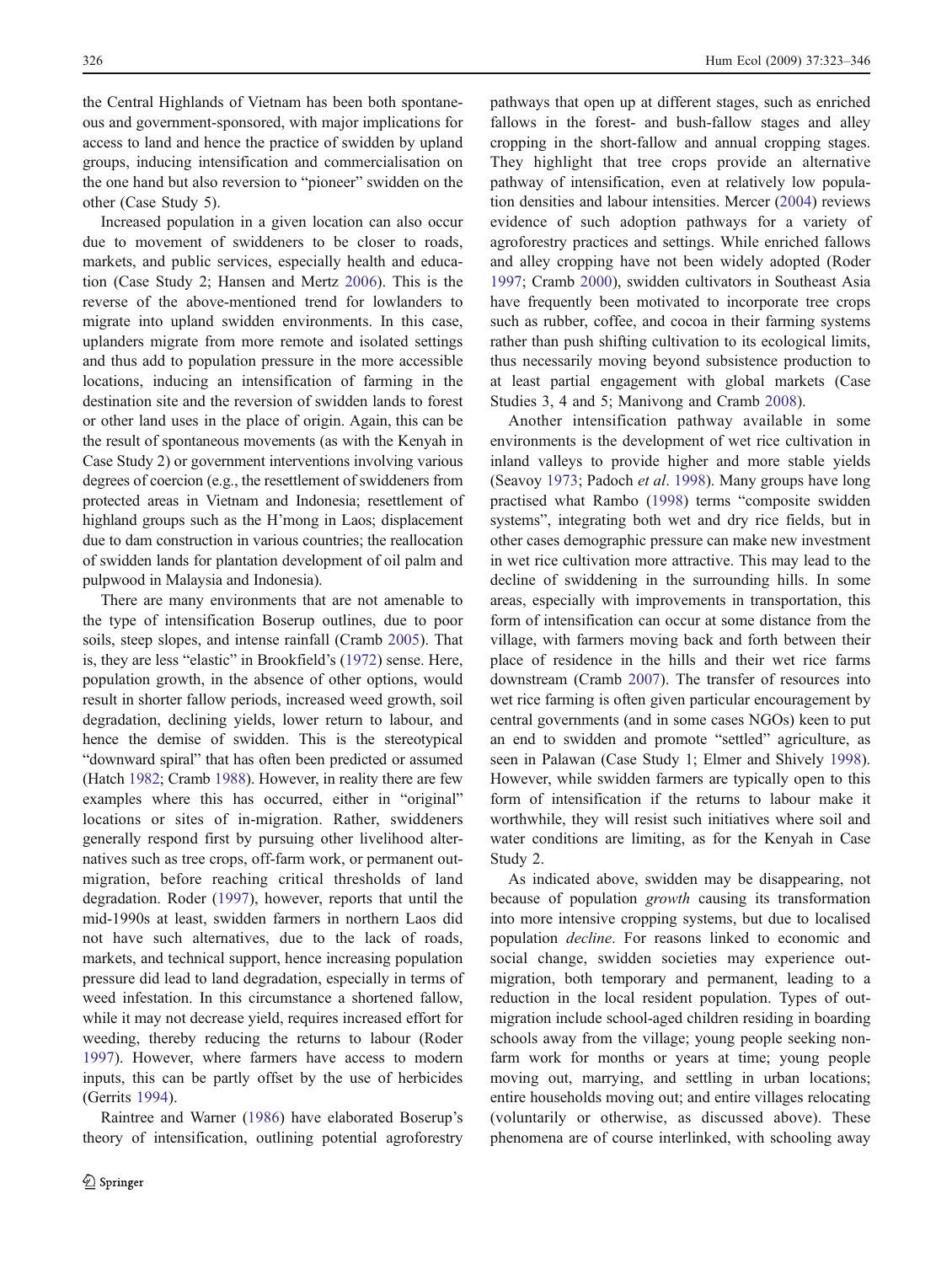from the village preparing the way for temporary and then permanent out-migration.

This demographic decline affects both the local demand for swidden production and the available labour force. On the one hand, fewer resident household-members means that decisions are made to curtail production, whether by reducing the area cleared and cultivated or by foregoing production for a season or two and drawing down stored supplies. On the other hand, the temporary or permanent absence of certain household members reduces the capacity to undertake full-scale production. The absence of school children depletes the available workforce at peak times such as planting and harvest. The absence of young male workers limits the capacity to clear the forest, thereby limiting the area cleared or restricting site selection to more recently farmed plots with young secondary growth that are more readily cleared by women and older household members. These changes reduce the total area cultivated in a village territory, as well as concentrating the cultivated area closer to the village centre, with consequent increase in the age of fallow vegetation at greater distance from the village. A further consequence of the absence of household members for extended periods, especially young people, is the loss of skills and local knowledge required for the practice of swidden agriculture. This in itself becomes a factor in the further decline of swidden.

#### Market Expansion

Expansion of commercial agriculture may take the form of smallholder cash crops or estate forms of production, again with varying degrees of local initiative and external coercion and with vastly different consequences for the rate of swidden change. Improved access to expanding global markets over a century or more has induced swidden farmers to scale back subsistence production in favour of smallholder commercial crops. This transition to "partial swiddening" typically occurs in a step-wise fashion as an economy develops (Barlow [1997](#page-20-0); Barlow and Jayasurija [1986](#page-20-0)). Myint ([1973\)](#page-22-0) identifies two stages in the transition from subsistence production to production for the market. The first stage occurs when farmers use the larger proportion of their resources to produce for their own consumption, but use their spare land and labour to produce for the market, thereby minimising the risk involved. Swidden agricultural systems can provide "spare land" when population densities are sufficiently low that there is more than enough fallow land to meet the minimum fallowing requirements for sustained yield of food crops (Ruthenberg [1980\)](#page-22-0). Swidden systems can also give rise to "spare labour" during the slack periods of the crop cycle, given the highly uneven nature of the labour profile (Eder [1977](#page-21-0); Cramb [1989\)](#page-20-0).

The second stage occurs when farmers allocate most of their resources to supplying the market and rely on purchasing commodities and services, with subsistence farming a spare-time activity. The shift is accelerated by the improvement of transportation and market infrastructure and the activities of market intermediaries, encouraging farmers to change from being "part-time" to "full-time" producers for the market. However, smallholders can remain at the semi-commercial stage for many decades, allowing temporary return to a subsistence economy when markets experience a downturn (Grijpstra [1978](#page-21-0); Cramb [1993](#page-20-0); Wadley and Mertz [2005](#page-23-0)). For example, Dove [\(1993\)](#page-21-0) has highlighted how smallholder rubber in particular has provided swidden cultivators in Kalimantan with both ecological and economic adaptability for nearly a century. Case Study 5 graphically demonstrates the forced return to swidden in the face of the collapse of coffee prices in Vietnam's Central Highlands. Case Study 4 shows how some communities in Sumatra reserve swidden land specifically as a buffer or safety net for such market reversals. Case Study 2 likewise demonstrates the resilience provided by swidden agriculture in the face of major shocks to the livelihood system in the form of forest fires, commercial logging, and transmigration schemes.

The shift from first-stage to second-stage commercialization is not a smooth transition. When commodity prices are high farmers may reduce the size of their swiddens or skip a year or two, before deciding to cease swidden cultivation altogether. There is some evidence of a "ratchet effect" with successive booms of a cash crop (e.g., pepper, cocoa) inducing farmers to move progressively further away from reliance on swidden (Cramb [1993](#page-21-0)). At some point a threshold is passed (e.g., loss of viable seed stock or secondary growth too large for easy clearing by a depleted and inexperienced workforce) and swidden drops out of the household's livelihood portfolio altogether (Li [2002;](#page-21-0) Cramb [2007\)](#page-20-0). Where access to land has been limited by government policy, such as the land allocation process in Laos which provides only three plots of land to swidden farmers, this accentuates the ratchet effect, inducing a more rapid shift to dependence on smallholder cash crops, in this case rubber (Ducourtieux et al. [2005;](#page-21-0) Thongmanivong and Fujita [2006](#page-22-0); Manivong and Cramb [2008\)](#page-21-0).

Different cash crops have different characteristics in terms of the degree to which they compete with swidden agriculture for land and labour. For example, rubber involves taking at least several hectares of land out of the swidden cycle, but the labour requirements for rubber can be readily worked around the peak periods for swidden. In the extreme, when rubber prices are low and subsistence needs take priority, rubber holdings can be left idle while all labour is switched back into swidden cultivation. On the other hand, pepper requires only half a hectare at most but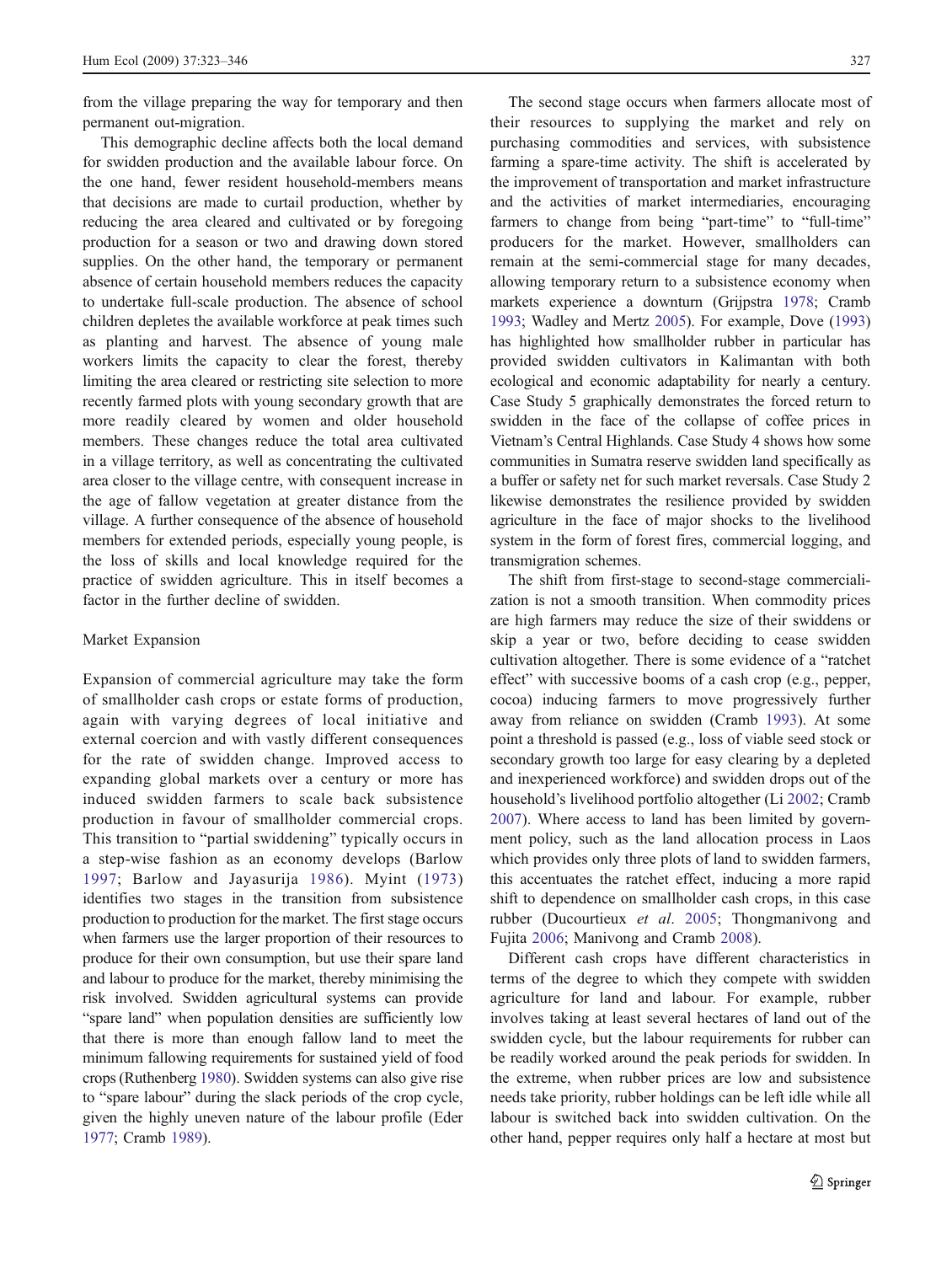makes big demands on labour throughout much of the swidden season, intensifying the competition for household labour (Cramb [1993](#page-20-0)). Crops also vary in the degree to which they are consonant with the long-term swidden cycle. Rubber is the classic case of a tree crop that can be treated effectively as an "enriched fallow" (so-called "jungle rubber" in Indonesia; Wibawa et al. [2005,](#page-23-0) though see Case Study 3 for a critique of this term). Old rubber trees can be cut and burned and the land returned to swidden cultivation much as if it had been under secondary forest. Pepper on the other hand is cultivated intensively with little prospect of the land reverting to swidden; likewise, continuous opium cultivation permanently deflects the forest succession and is a major reason for the linear-shift pattern of highland swiddeners such as the H'mong. Other crops (coffee, cocoa) have intermediate characteristics.

In some cases the growth in market demand in fact helps to offset the demise of swidden. Farmers in the immediate hinterland of growing urban markets (practising "peri-urban agriculture") can experience increased demand for swidden crops (upland rice and secondary crops) as well as forest foods (ferns, bamboo shoots, fruits, etc). This growth in demand can be partly caused by the very migration referred to above (e.g., urban Bidayuh who still return to acquire upland rice supplies from extended family in villages in the vicinity of Kuching, Sarawak). This can lead to the intensification of swidden production for the domestic market in these areas.

In contrast to smallholder cash crops, the expansion of commercial estates has led to the rapid and widespread demise of swidden agriculture. This expansion may incorporate swiddeners in various ways and to varying degrees. For example, the Sarawak Land Consolidation and Rehabilitation Authority (SALCRA) in Malaysia consolidates swidden lands for conversion to oil palm estates, the landholders being issued with titles and given employment on the estate, as well as receiving the proceeds from the sale of the fresh fruit bunches after costs are deducted (King [1986](#page-21-0)). However, much of their land is retained for both subsistence and smallholder cash cropping. In contrast, the Land Custody and Development Authority (LCDA) in Sarawak assembles extensive areas of swidden lands for inclusion in oil palm joint ventures with private plantation companies, leaving the landowners with little land for alternative pursuits, let alone for swidden, and relying on their shares in the joint venture for income (Fox et al. [2009\)](#page-21-0). Nucleus estate and smallholder (NES) schemes for oil palm in Indonesia involve the allocation of extensive areas of land (much of which is former swidden land) to a central estate, with varying degrees of support for surrounding landholders to convert their lands to oil palm and supply the central mill (Zen et al. [2005;](#page-23-0) McCarthy and Cramb [2009\)](#page-21-0).

In other cases swidden lands have been appropriated for private estate development with varying degrees of involvement of swidden farmers. For example, banana plantations in Mindanao in the Philippines involve longterm leasing of land and the employment of local farmers as plantation workers, while the allocation of land for private oil palm estates in Malaysian and Indonesian Borneo has in many cases ignored the customary land claims of swidden farmers (Cramb [2007](#page-20-0); Fox et al. [2009](#page-21-0); McCarthy and Cramb [2009](#page-21-0)). In all cases, whether the transformation is voluntary or coerced, the public and private investment in estate crops has accelerated the demise of swidden.

#### Political, Social and Cultural Trends

Increased political and regulatory control has been a major cause of the decline of swidden. This arises from the territorial policies of central governments, as reviewed by Peluso and Vandergeest [\(2001](#page-22-0)) and Fox et al. [\(2009](#page-21-0)). Regulations that attempt to discourage or proscribe swidden cultivation as a form of land use have been in place in some jurisdictions since colonial times. These regulations have taken different forms: (i) outright prohibition—a ban on swidden farming anywhere at any time; (ii) prohibition without a permit—giving government officers the discretion to decide if swidden farming should be allowed and to what extent; (iii) prohibition in certain classes of land—an attempt to restrict swidden (or any) farming to areas outside forest reserves and protected areas (often associated with resettlement, as mentioned above); (iv) tenure-related disincentives—including the non-recognition of customary land claims based on swidden, combined with the secure recognition of claims to land planted with commercial tree crops or "agroforestry". Superimposed on these are ideological forms of regulation whereby swidden farmers themselves are persuaded that their practices are backward and need to be abandoned if they are to be truly modern and developed (Dove [1983](#page-21-0), [1986](#page-21-0)).

The emphasis here is on how this regulatory control is experienced (interpreted, accommodated, negotiated, and resisted) at the local level. In Case Study 1 it is argued that indigenous groups in Palawan internalized the negative perception of swidden held by both government and nongovernment actors, propelling their less-than-successful transition to "agroforestry" and wet rice agriculture. Case Study 3 highlights how the state-sponsored transformation of swidden to various forms of land schemes for rubber in West Kalimantan was linked in complex and sometimes violent ways to both ethnic and national identity and related questions of access. Case Study 6 shows how swidden farmers in northern Thailand reorganized their swidden system as a strategy to conform more closely to the perceptions of forest regulators concerning "appropriate" forms of land use.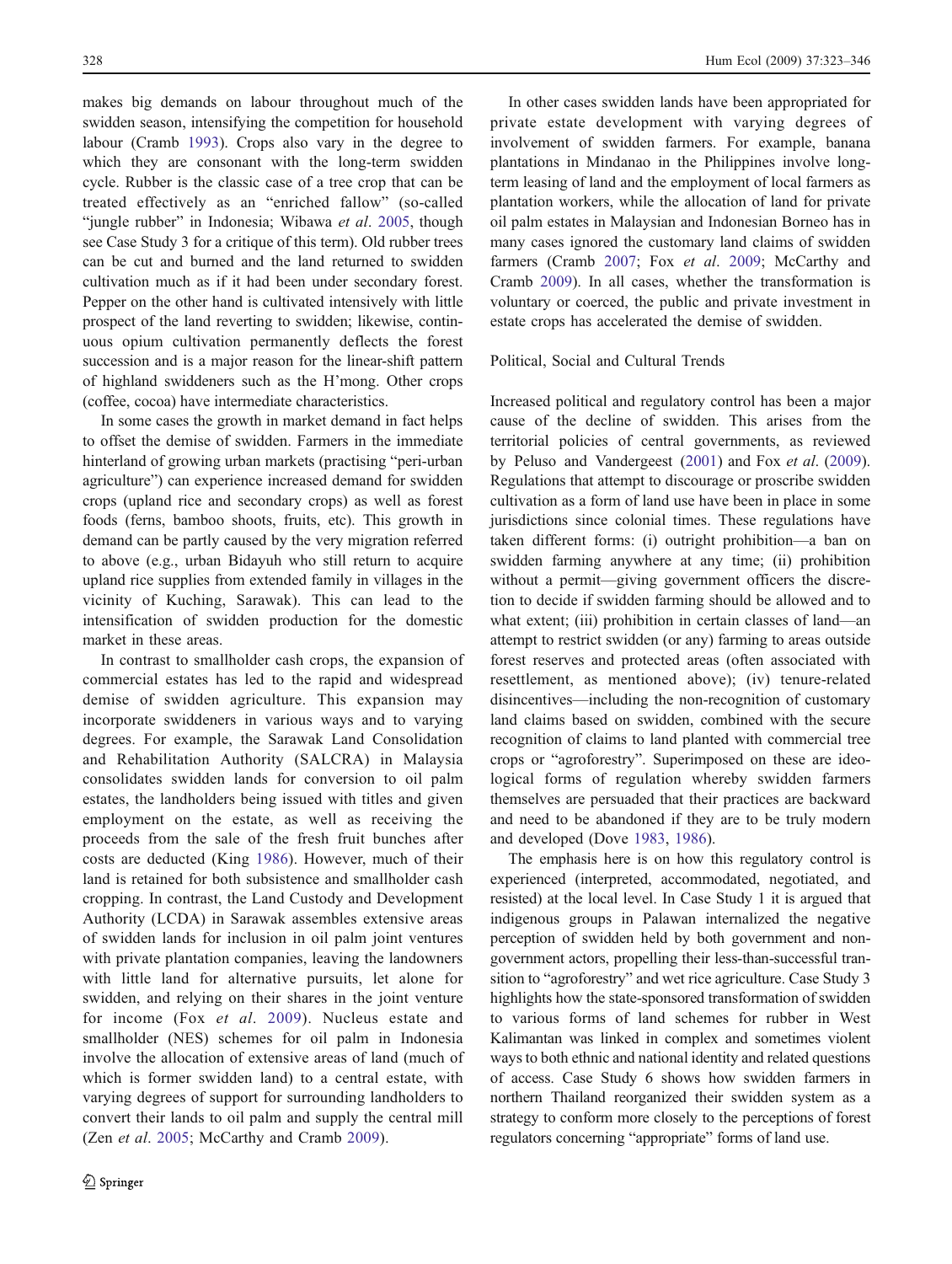Socio-cultural causes of the decline of swidden are obviously important but harder to trace because they are so pervasive. These include the rise of modern education systems, conversion to mainstream religions, and exposure to mass media and consumer marketing, as well as the issues of ideology and identity just alluded to. Swidden in many traditional societies was as much a ritual undertaking as an economic one (Geddes [1954;](#page-21-0) Jensen [1974](#page-21-0); Sather [1994;](#page-22-0) Wadley and Colfer [2004](#page-22-0); Condominas [2009\)](#page-20-0). For example, Uchibori writes: "Rice cultivation forms the core of the entire religious system of the Iban" [\(1984](#page-22-0): 229). Conversion to mainstream religions thus undermines the ritual significance of swidden. This reduces the motivation to maintain swidden systems as well as eroding the "functional" aspects of a swidden-centred religious world view, such as the role of ritual experts in coordinating swidden activities and of traditional beliefs in protecting swidden fields from intrusion.

The education of young people in modern school systems away from the village not only reduces the availability of household labour for swiddens but prevents them from acquiring the necessary technical and ritual skills for undertaking swidden farming. At the same time it may expose them to development ideologies that regard swidden as backward and other forms of agriculture as modern and progressive. When combined with greater exposure to urban lifestyles and the influence of mass consumerism, the result is a change in attitudes and values that reduces the incentive of young people to engage in swidden farming.

A related socio-cultural issue has to do with changing gender roles. Swiddens, although worked on by both men and women, are in some societies primarily women's sphere of activity (Colfer [2008\)](#page-20-0). Their work commitments are to swiddens and they see them as their own responsibility more than men's. This is particularly expressed in their custody of the household's rice varieties and their consequent control over planting and harvesting rituals and patterns, as well as their commitment to the crucial task of weeding (Geddes [1954](#page-21-0); Chin [1985;](#page-20-0) Cramb [2007\)](#page-20-0). With change in gender roles as a general consequence of modernisation, this crucial contribution of women to the maintenance of swidden is undermined. Often it is older women who hold on to the traditional rituals and practices even as the overall importance of swidden to the household economy declines.

#### Interactions

The various trends identified above typically act in combination to put pressure on swidden systems. In addition, the nature of such systems means that, beyond certain thresholds or tipping points, a declining trend becomes self-reinforcing. In economic terms this is largely due to the pervasive externalities involved in swidden

farming. When one household opts out of the swidden cycle, temporarily or permanently, this increases the costs and risks for those remaining. This is most apparent in the case of pest control. A smaller cultivated area is more vulnerable to attack from avian and mammalian pests and yet there are fewer families available to combine their efforts in pest control. (However, Ole Mertz (pers. comm.) points out that a smaller area may be less susceptible to the build-up of diseases and insect pests.) Similarly, the size of labour-exchange groups is reduced, limiting the capacity to complete key tasks (planting, harvesting) in a timely fashion. There are also overhead costs, such as clearing a farm path to the group farming area or constructing perimeter fencing, which now fall to fewer families. Smaller numbers involved in swidden also undermine the conduct of group rituals, quite apart from the socio-cultural trends mentioned above. All these effects discourage families from continuing to practise swiddening (Cramb [2007\)](#page-20-0).

A related point is that incorporating permanent crops such as rubber or cocoa means the opportunity cost of labour used for swiddens is higher. Whereas, in the past, farmers may have occupied a temporary farm hut in a distant swidden during the crop season, the need to work on permanent cash-crop holdings close to the village or roadside creates a need to move more frequently between locations. This increases the time required to complete a given task in the swidden and may result in less intensive crop maintenance (e.g., less weeding or pest control). Alternatively, it encourages the location of swiddens closer to the village or along a road and hence accentuates the shortening of the fallow period in this zone (Hansen and Mertz [2006](#page-21-0)). Again, these changes are likely to reduce further the returns to swidden farming and provide additional disincentive to its continued practice.

### Consequences for Rural Livelihoods

The consequences for livelihood outcomes of the decline in swidden farming include changes in both livelihood security and environmental sustainability (Ellis [2000](#page-21-0)). Here we focus on the first set of outcomes, in particular, food security and other resource-based livelihood activities (though some of the case studies look at other dimensions of well-being). We also consider some of the dynamic consequences of changing livelihoods for the ways in which human and social capital are utilised.

#### Livelihood Security

The implications of the demise of swidden farming for food security and nutrition depend critically on the causes and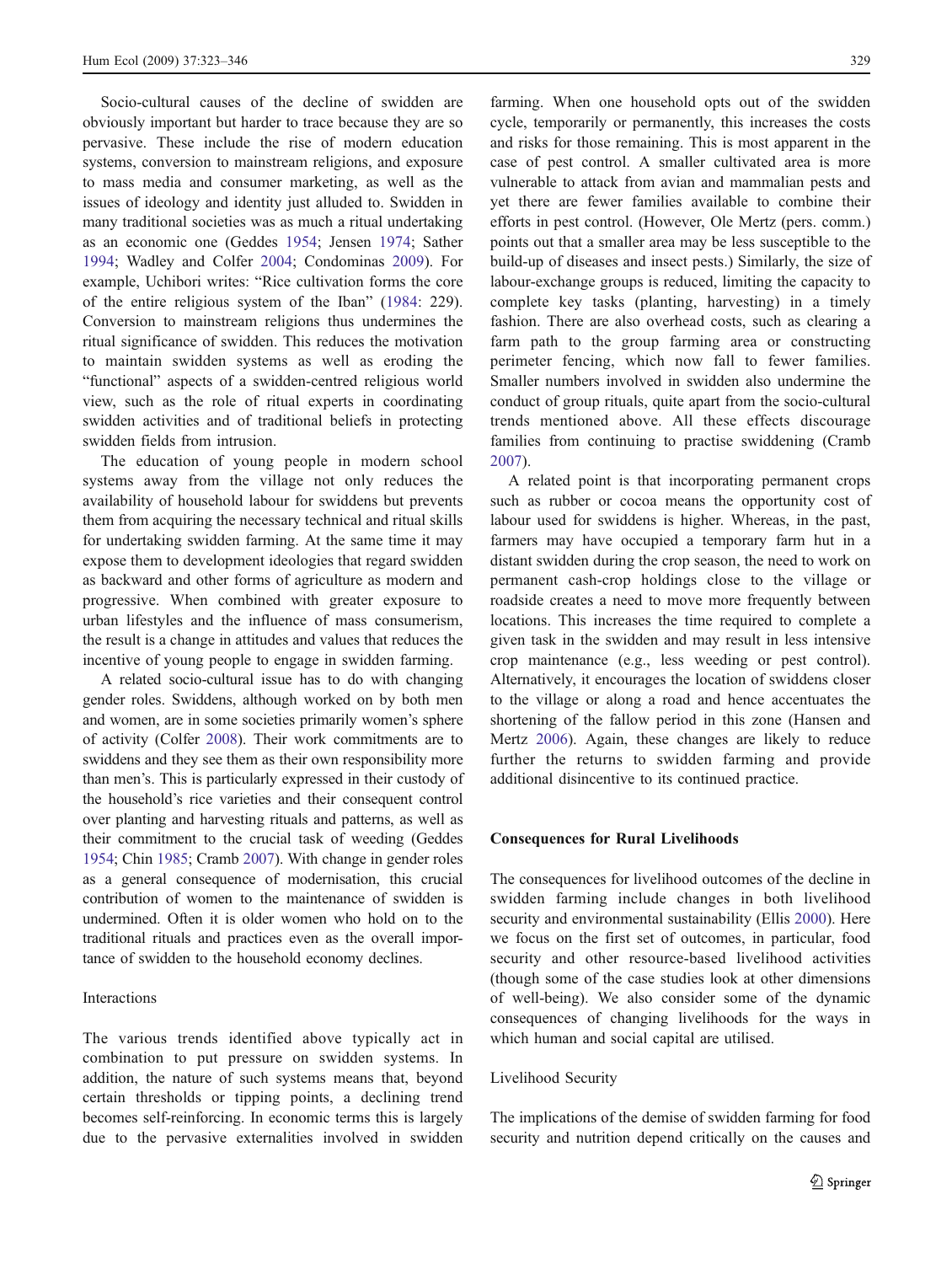nature of the demise. In situations where swidden farming is being restricted, without the provision of alternative livelihood options (e.g., in parts of Laos and Vietnam), food security declines. Less land for swidden means smaller farms and/or shorter fallow periods, both of which put downward pressure on household food output (e.g., Roder [1997](#page-22-0), [2001;](#page-22-0) Ducourtieux et al. [2005](#page-21-0); Lestrelin and Giordano [2007](#page-21-0); Jakobsen et al. [2007](#page-21-0); Manivong and Cramb [2008](#page-21-0); Novellino and Dressler, [2009](#page-22-0)). Though the relationship between fallow period and yield has proved difficult to establish statistically (Mertz [2002](#page-22-0); Mertz et al. [2008](#page-22-0)), there is little doubt that, below a critical fallow period, yields decline sharply, other things being equal (Ruthenberg [1980](#page-22-0)). The reason this does not readily appear in field data is that farmers increase weeding labour and/or the use of herbicides as fallow periods are shortened, thus partly offsetting the yield decline (Gerrits [1994](#page-21-0); Jakobsen et al. [2007\)](#page-21-0). In addition, land scarcity and reduced fallow periods often induce the cultivation of smaller farms which can be managed more intensively, thereby raising the yield (Cramb [2007](#page-20-0)). In many cases, farmers opt out of swidden altogether before crossing the critical threshold that would plunge them into unacceptably low yields and/ or returns to labour.

Where swidden is being restricted in favour of wet rice cultivation the possibility exists that total rice output may be maintained or increased. This will depend on the area of suitable land available and the yield potential for wet rice, hence the outcome is likely to vary within and between locations. Jakobsen et al. [\(2007](#page-21-0)) report that the expansion of wet rice area in an upland village in north-central Vietnam has not been sufficient to offset the enforced reduction in swidden area, leading to an overall reduction in rice output. In Case Study 1 in the Philippines, while some farmers with access to capital and better land have been able to increase food output, others have been forced to rely on a declining swidden resource with falling yields. Moreover, the shift from upland to lowland rice means a loss of secondary (non-rice) crops that are largely unique to the swidden system. Among the Saribas Iban in Sarawak these may account for as much as 40% of the value of output from a swidden field (Cramb [1985](#page-20-0)) and make an important contribution to family nutrition on a seasonal basis (e.g., leaves and tubers from intercropped cassava). Mertz and Christensen [\(1997](#page-22-0)) report similar findings for the Ulu Ai Iban, as do Colfer and Soedjito ([2003\)](#page-20-0) for East Kalimantan, and Colfer et al. [\(2000](#page-20-0)) for West Kalimantan.

Where swidden is being intensified along Boserupian lines, that is, being transformed into short-fallow or continuous cultivation as in much of the Philippines, it is again possible that output of the staple crop (rice, maize, sweet potato) may be maintained or increased on a household basis. This is especially likely if the intensifica-

tion involves the use of modern inputs (high-yielding varieties, fertilizers, pesticides). In the Philippines, the spread of hybrid maize technology is occurring steadily in the uplands. While this is essentially a cash crop directed towards the livestock feed sector, there is likely to be a spillover into the production of traditional white maize varieties used primarily for subsistence. On the other hand, Eder [\(2006](#page-21-0)) notes a downward shift from upland rice to maize, sweet potato, and cassava as soils are depleted under more intensive systems.

The demise of swidden for whatever reason is likely to change the availability of fallow foods. Colfer and Soedjito ([2003\)](#page-20-0) report the relative importance of different sources of non-rice foods in Long Segar, East Kalimantan, during 1979–1980 as follows: home-garden (14%), swidden ricefield (16%), forest (26%), river (23%), livestock (2%), purchased  $(8\%)$ , and unknown  $(7\%)$ . Subsequent surveys indicated that most of the forest foods were obtained in bush- and forest-fallows rather than old-growth forests. Christensen [\(2002](#page-20-0)) has similar results for the Iban and Kelabit in Sarawak. Obviously these food sources are lost when fallow vegetation is transformed through intensification. This is also likely to be the case as fallow lands are taken out of the swidden cycle through restrictive land allocation, or simply because of spontaneous reduction in swidden cultivation for demographic, economic, or sociocultural reasons. The absence of a cropping phase reduces the degree to which fallow lands are planted with useful cultigens, as well as reducing the availability of edible fungi and other food items that emerge in the burned fields (Sather [1978\)](#page-22-0). The increased growth of secondary forest also changes the relative availability of harvestable plant and animal products. For example, in Sarawak it was found that certain wild gingers were less abundant in older secondary forest, as were pigs and deer (the main sources of game meat), while monkeys and squirrels (considered agricultural pests) became more abundant (Chin [1985](#page-20-0); Cramb [2007\)](#page-20-0).

The change from swidden to perennial cash crops, while reducing subsistence production, can increase a household's ability to purchase food. There is some evidence from Sarawak that semi-commercialised systems with good road access are better able to deliver not only a secure supply of the staple food (rice), both self-produced and purchased, but also give households the capacity to purchase fresh meat and vegetables from mobile trading vans, possibly improving their diet. Of course, the increased dependence on cash crops makes households vulnerable to price downturns. So long as the swidden system can be scaled up again it provides a buffering role (Cramb [1993](#page-20-0)). However, where households have decided (or have no alternative but) to specialise in cash crop production, this valuable buffering role is lost and the vulnerability of the livelihood system is increased. This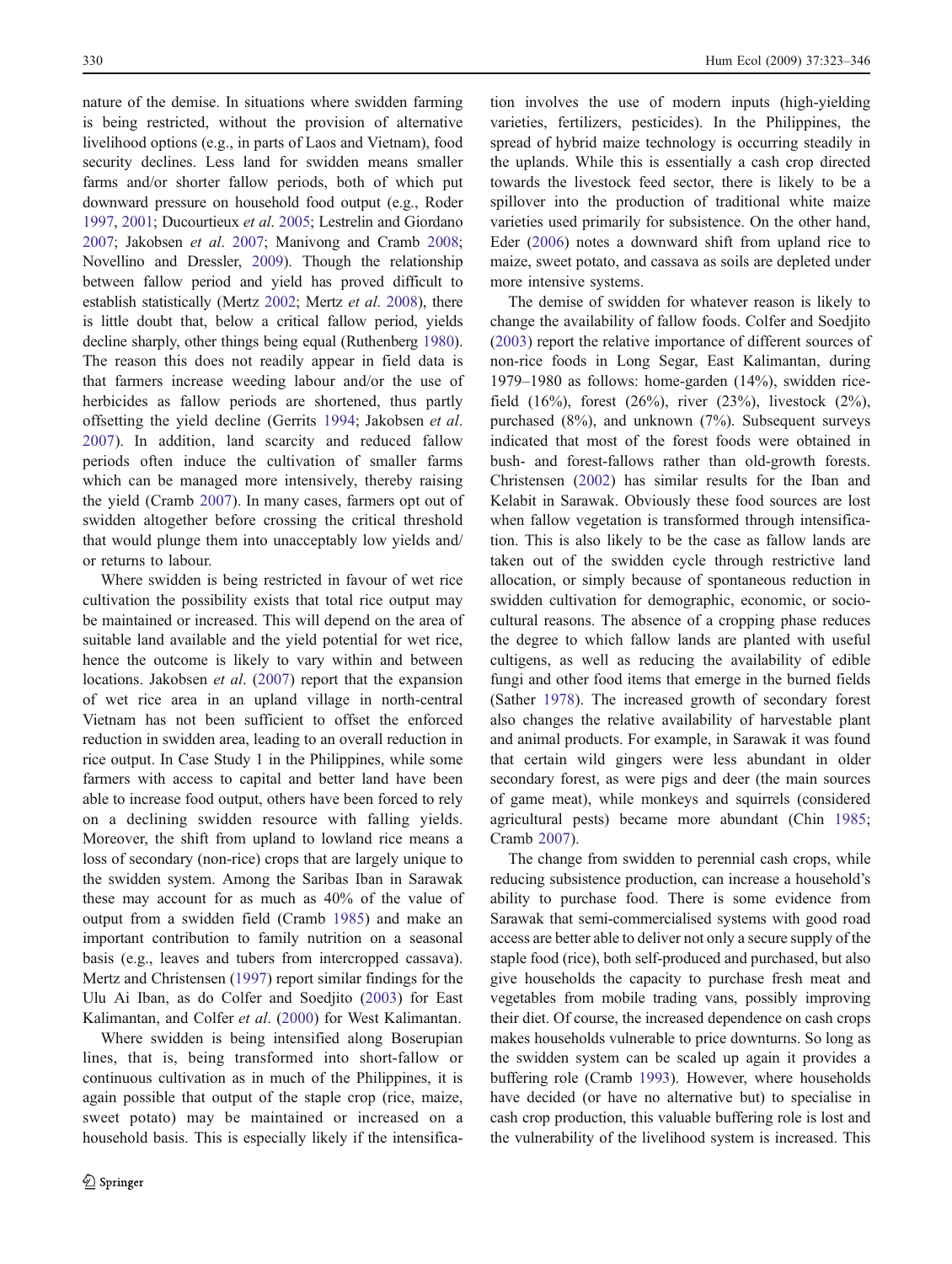is brought out graphically in Case Study 5, showing how swidden farmers became overcommitted to coffee production in the Central Highlands of Vietnam and were plunged into poverty and debt when the market collapsed, severely limiting their livelihood options.

The loss of fallow lands, whether due to exclusion or transformation into more intensive land uses, means the loss of valuable non-food items that support a range of livelihood activities. These uses include fuelwood, construction materials, materials for making tools and weapons, mats, baskets, containers, medicines, and ritual and decorative uses (Cramb [2007](#page-20-0): 92). Christensen ([2002\)](#page-20-0) found over 1,000 useful species in just two communities in Sarawak. Leaman et al. ([1996](#page-21-0)) collected 200 species of medicinal plants in the Apo Kayan area of Kalimantan in 1989–1990. Most species (169) were wild, of which 10% were found only in primary forest, 40% in mature secondary forest, 25% in young secondary forest, and 25% in recently disturbed sites (i.e., fallowed rice-fields and along paths). The loss of these resources has direct and indirect economic implications; it can mean a loss of income where the items were previously sold, or increased expenditure on purchased household items where these can no longer be self-produced. In addition, the loss of fallow resources further undermines swidden-based cultures and lifestyles, including local knowledge of the fallow ecology.

On the other hand, restrictions on swidden cultivation without providing viable economic alternatives places households under increasing pressure to exploit the surrounding forest, primary and secondary, for timber and nontimber forest products. For example, Eder ([2006\)](#page-21-0) reports greatly increased collection pressure on rattan and Manila copal (Agathis resin) in Palawan. See also Novellino and Dressler ([2009\)](#page-22-0) for the Philippines. Fujita and Phengsopha ([2008\)](#page-21-0) report similar results for Laos, and Jakobsen et al. ([2007\)](#page-21-0) for Vietnam. As described in Case Study 5, restricted access to land in Vietnam's Central Highlands due to in-migration (combined with the above-mentioned coffee crisis) has pushed poorer local farmers back into the forest to survive.

### Human and Social Capital

Human capital refers to the available time, skills, and workroles of household members. Swidden systems provide productive employment for household members, at least on a par with cash crops (Cramb [1989\)](#page-20-0) and low-paid urban or plantation work (Nielsen et al. [2006\)](#page-22-0). Moreover, swidden employs the household's workforce in particular ways, with seasonal peaks and troughs, distinctive inputs according to age and gender, periodic exchange of labour between households, and the utilisation and reinforcement of agricultural and ecological knowledge and skills specific

to the swidden cycle (Cramb [1989;](#page-20-0) Colfer et al. [1997](#page-20-0)). Among many groups, such as the Kenyah of East Kalimantan, swidden is in fact primarily a female responsibility and central to women's sense of identity and purpose (Colfer [2008](#page-20-0)).

The demise of swidden involves the redeployment of the household's labour in other activities. These may or may not utilise the time and skills of different household members to the same degree. Pepper cultivation does in fact offer a variety of tasks that can be undertaken skilfully by men and women, young and old, even the elderly confined to the house (sorting and drying pepper berries). On the other hand, oil palm cultivation offers less variety in the nature of the tasks involved, with mature holdings mainly requiring the strenuous work of harvesting. Other crops and livelihood activities utilise household labour in different ways. For example, rubber tapping is undertaken by men and women, though not usually by the elderly.

Where swidden is maintained in a more specialized and intensive form, partly to meet market demand in the region, this can imply a particular role for some members of the household, notably older women, that differs from the livelihood strategies of other household members who concentrate on cash crops or off-farm work. Eder ([2006\)](#page-21-0) describes such a development in Palawan, and anecdotal evidence exists for the Bidayuh in the hinterland of Kuching—the rapidly growing urban centre of Sarawak, Malaysia.

The demise of swidden means changes in customary institutions governing the use of land and the organization of labour—part of the social capital that has helped maintain the viability of swidden communities (Sather [1990\)](#page-22-0). With households working on their own permanent plots there is no need for an annual farm meeting to decide on the location and timing of farming activities or the collective allocation of swidden plots (Cramb [2007\)](#page-20-0). Nor is there any need for collective rituals to obtain favourable farming omens or placate earth and forest spirits (Dove [1988;](#page-21-0) Sather [1994\)](#page-22-0). There is also a decline in the use of labour exchange, particularly if swidden farming is replaced with perennial cash crops. These contribute to a decline in social and cultural cohesion and sense of identity.

Swidden lands may have been owned individually or held by the descent group or the village community and apportioned annually, but in both situations the community plays an important governing role. The transition to permanent farming, whether wet rice cultivation or perennial cash crops, typically involves increased individualisation of land tenure and the weakening of community governance, as with rubber planting in West Kalimantan and Jambi (Case Studies 3 and 4), the transition to wet rice among the Tara'n Dayak in West Kalimantan (Padoch et al. [1998\)](#page-22-0), and with a general shift to cash crops among the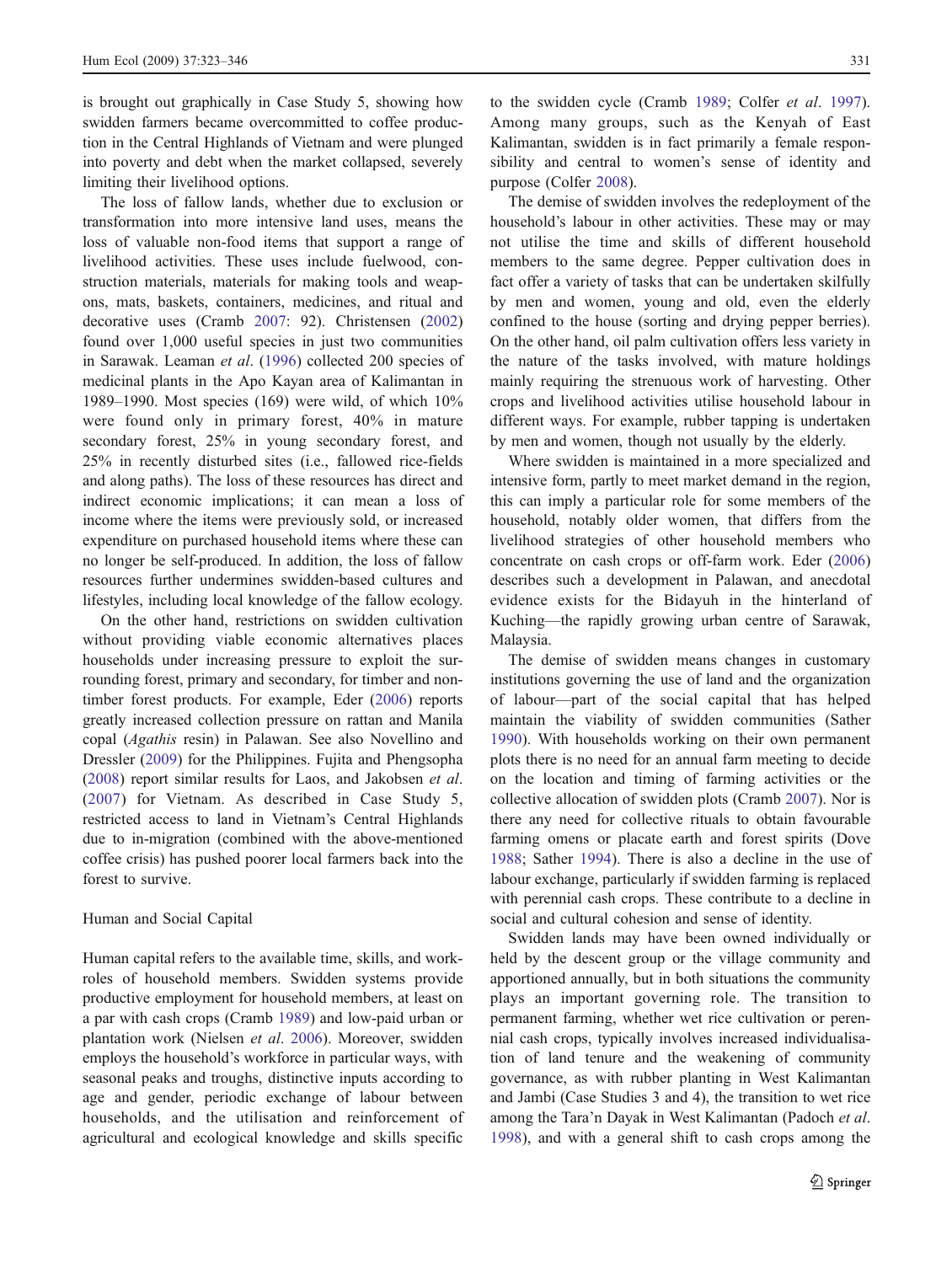Bidayuh of Sarawak (Gerrits [1994\)](#page-21-0). This can create a situation of unequal access to land, and even the emergence of a landless class, as for example among former swidden farmers who have taken on cocoa production in Central Sulawesi (Li [2002\)](#page-21-0). On the other hand, in Jambi (Case Study 4) community institutions were developed to maintain control over a portion of swidden fallow lands as a social safety net. Among some Iban longhouse-communities in Sarawak, where swidden decline has resulted in extensive areas of unused fallow lands, the community has reasserted its authority over the disposition of these lands, negotiating with government land development agencies on behalf of all community members (Cramb [2007\)](#page-20-0).

The reduced utilization of swidden lands can weaken land rights in the eyes of the state (Scott [1998\)](#page-22-0). It has already been noted that lack of state-recognised land rights can be a cause of swidden decline. For example, the state may move to exclude swiddeners from their fallow lands, whether for forest or habitat protection (as in Vietnam and Laos) or to reallocate the land to private estate development (as in Malaysia and Indonesia). However, the loss of land rights can also be a consequence of the decline of swidden as governments invoke the widely claimed (and widely contested) principle that "idle land" should revert to the state. In any case, it becomes harder in practice to demonstrate to outsiders the validity of customary claims to land after long periods without cultivation.

Other social and cultural consequences of swidden decline are difficult to disentangle from the wider transformations underway as a result of in-migration, modern education, religious conversion, mass marketing, communication technologies, individual mobility, and political and other propaganda. However, the demise of swidden is undoubtedly associated with the loss of an elaborate cultural repertoire associated with the beliefs and rituals centring on the swidden cycle, as well as the loss of the material culture that underpins swidden activities. This can undermine the sense of identity and accelerate the marginalization of upland groups, who lose confidence in their culture and experience social fragmentation and decline. As noted earlier, women's sense of identity and purpose may be particularly affected. Traditional conceptions of leadership and success associated with swidden may be undermined in favour of externally defined concepts of "modernization" and "development". This is related to the loss of self-sufficiency and the increased importance of external linkages and dependencies (market, bureaucratic, and political).

At the same time we sometimes see the emergence of new social and cultural forms and redefinitions of local identity. For example, Dayaks in Sarawak have adapted some of their farming rituals to pepper cultivation and the successful pepper farmer is now seen as an outstanding individual in the community, worthy of respect and emulation, just as the successful rice farmer was traditionally lauded. Both men and women contribute significantly to this activity. In Palawan, with indigenous and migrant groups intermingling and swidden giving way to more intensive land uses, Eder [\(2006\)](#page-21-0) reports the emergence of a new identity framed around locality and environmental consciousness rather than any one language or cultural tradition. However, Case Study 3 shows how the transformation of swidden landscapes in West Kalimantan was associated with state policies that resulted in the sharpening of ethnic identities and the "racialisation" of territories, with major implications for who gains and loses access to land resources.

# Case Studies

As argued in the preceding sections, the transformation of swidden livelihoods in Southeast Asia is not a uniform process in space or time. The agency of local landholders and communities is evident in the variety of responses to the external "drivers" of change, both within and between localities. Much of the evidence for this argument is found in the six case studies that follow. These cases illustrate the impacts of different systems of governance as well as widely contrasting demographic, economic, socio-cultural, and historical contexts. Nevertheless, they are not to be taken as "representative" of the jurisdictions in which they are located. These are "cases" in the sense of particular local "outworkings" of underlying or more general processes of change. Another selection of cases in the same jurisdictions may well have highlighted different outcomes, but would still have served to demonstrate the nature of the transformations underway.

Case 1: Migration, Swidden Transformation, and Differentiation in Palawan, Philippines

The Tagbanua in Barangay Cabayugan, an area 3 h north of Puerto Princesa City in central Palawan, are a sub-coastal, swidden people who have relied on upland rice and nontimber forest products for centuries; some pursue seasonal fishing, shallow diving, and the collection of crustaceans; and most, if not all, eventually have combined these activities with some form of wage-based employment (Dressler [2008](#page-21-0)). From the 1950s until today, lowland migrants have departed from resource-scarce and violenceprone parts of the Philippines such as Luzon and the Visayas to settle at Cabayugan. Most migrants considered Palawan to be abundant in resources and peaceful, an exception to many other Philippine islands. The original migrant population was relatively homogeneous; most were from two extended families. By 2001 the population of Cabayugan's three main sitios (hamlets) had diversified into 13 different migrant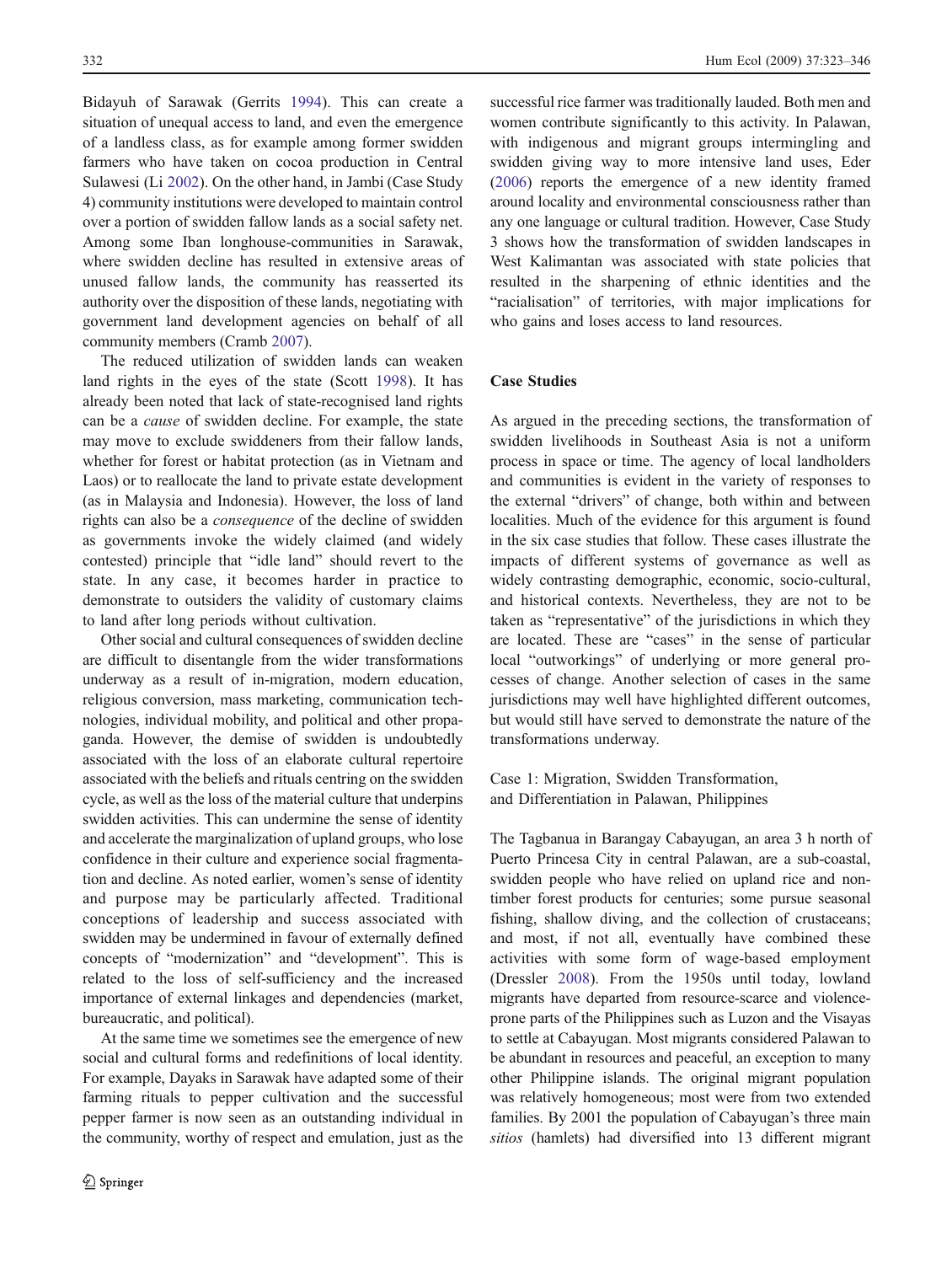ethnicities, easily out-numbering Tagbanua. Of 157 households surveyed, 69% were migrant households, with the remaining 31% Tagbanua households (including some 'mixed' households that claimed Tagbanua identity).

Once settled, migrants and Tagbanua often assisted one another to clear forest and prepare swiddens in rotation (the bayanihan system), harvest wild pigs, and share food without direct monetary exchange. In time, however, reciprocal work relations were succeeded by commodity relations and social and economic differentiation. With pioneer migrants settled and other migrants following in the late 1970s, gradual changes in trade relations and the conversion of forest into farmland unfolded in Cabayugan. In sequence, migrants cleared forest for swidden by hiring Tagbanua labour for felling, clearing, sowing seeds, weeding, and harvesting rice on plots eventually converted into wet rice or paddy fields. Flat alluvial lands flanking the Cabayugan River were well-suited for paddy fields, which were soon expanded and yielded surplus rice. As Tagbanua cleared forests and produced goods for migrants, production and exchange relations began to support fledgling commodity markets through which trade relations became increasingly asymmetrical. New social divisions of labour thus arose as Tagbanua redirected time to produce commodities for local markets controlled by migrants (Dressler [2006\)](#page-21-0).

Migrants came to control more and more productive resources in Cabayugan. They claimed flat lands through seizure or purchase, converted swiddens into paddy fields, and often took out private title. With secure title, a few wealthier migrants easily expanded paddy rice, while Tagbanua cultivated swidden on plots held in usufruct. As a result, the social, political and economic positions of each group became increasingly differentiated. While most migrants expanded their paddy fields with advanced farming technology (e.g., high-yielding seeds, hand tractors, and water pumps), or were linked in paddy rice production networks, few Tagbanua cultivated paddy rice with great success. The ability of pioneer migrants to claim flat, productive lands and then occasionally register that land with the Bureau of Lands, afforded them security to produce and sell surplus rice in local and city markets. Profits were reinvested in paddy rice production, their homestead, and their children's education, which supported their control over paddy farming. The ability of migrants to claim productive resources, exploit trade relations, and maintain wealth continues to drive difference in terms of both ethnicity and agriculture in Cabayugan today.

These processes also gradually led to differentiation within the Tagbanua community. The socio-political and economic connections of ginoo ("high blood") Tagbanua with migrants have given rise to an emergent "wealthier" class of Tagbanua farmers who maintain their networks and wealth often by excluding others from tapping them.

Because these wealthier Tagbanua have long-established ties with highly successful paddy rice farmers, they have had the opportunity to borrow capital—such as carabao, ploughs, and tillers—to begin and sustain paddy rice farming on former swidden fields, or on paddy lands they have gained access to through share-cropping arrangements with prominent migrants. Meanwhile, poorer Tagbanua with limited access to these networks have difficulty accessing the increasingly scarce land and capital necessary for intensification. As the networks between "wealthier" Tagbanua and migrants become consolidated, poorer Tagbanua (and poorer migrants) have continued to rely on swidden as the mainstay of their livelihoods.

The recent influx of NGO-led conservation initiatives in central Palawan has exacerbated the rise of within-group differentiation in Cabayugan. Many NGOs and government officials have directed the behaviour of the few moderately wealthy Tagbanua households toward intensifying swidden agriculture. NGOs now ally themselves with prominent Tagbanua to ensure that the latter internalise and reproduce an "ecological ethic"—one that suggests swidden is environmentally destructive. As a result, many Tagbanua cite the concerns of NGOs over swidden as one reason for sedentarizing production through agroforestry plots and, where possible, investments in paddy rice cultivation. This process and its outcomes are justified by recent evidence of reduced fallows, lower rice yields, and the application of pesticides and fertilizers in swiddens (Dressler and Turner [2008](#page-21-0)).

While wealthier Tagbanua tend not to abandon swidden entirely, since it still serves as a subsistence safety net, in compliance with NGO and government demands for permanent cultivation they have now begun to convert their swidden lands into "agroforestry" plots and then (given suitably flat land) into paddy rice fields. However, because of poor tending and pruning, fields that have been planted with tree crops are unlikely to generate significant extra income. In the meantime, poorer Tagbanua households have continued to clear forest-fallow plots for upland rice in less accessible locations. This recent process of within-group differentiation has now become very apparent as the poorer Tagbanua are "locked into" swidden production due to limited political networks and access to productive resources. In these circumstances, poorer Tagbauna continue to rely on swidden as the basis of their subsistence and stress that they are unlikely to abandon swidden, as wealthier Tagbanua have done, even if they take on newer, more productive forms of agriculture.

Case 2: Resilience of Swidden Farming in a Radically Transformed Landscape in East Kalimantan, Indonesia

In 1962, the Uma' Jalan, a sub-group of Kenyah Dayak swidden cultivators from the very centre of Borneo, found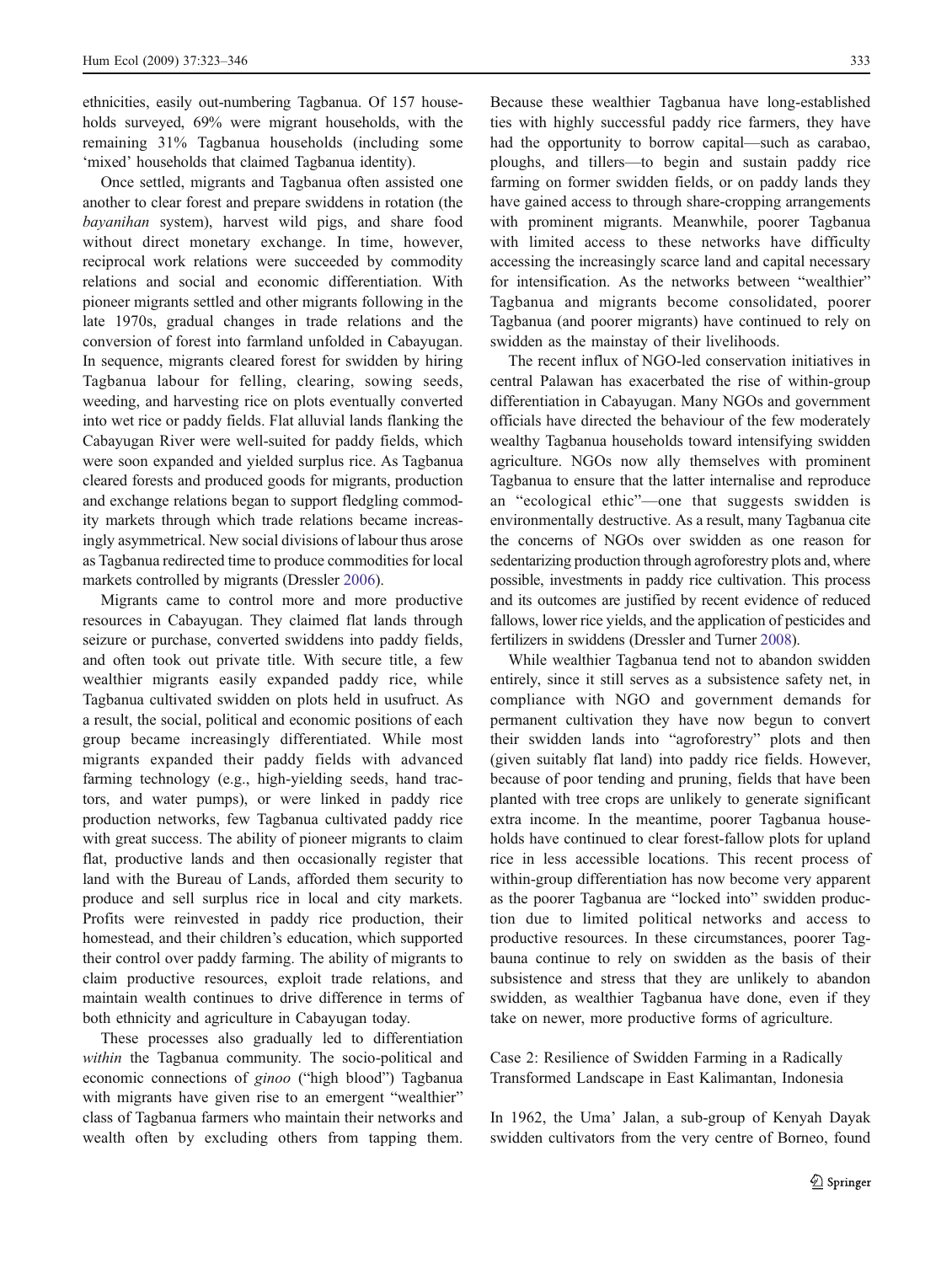themselves in conflict over religion, resources, and aspirations for the future. A small group made the long trek through primary forest to a more accessible location along the Telen River, establishing the new community of Long Segar, which by 1980 had a population of about 1,000. Swidden cultivation continued to be an integral part of their way of life in this new setting.<sup>1</sup>

The early 1970s brought a major El Niño drought (1972) and an American timber concession to the region. The people gained access to rice hullers and chainsaws, which reduced life's drudgery. They also gained markets for their upland rice, expanding their swidden fields to meet the new demand. In 1975, the Government "gave" each family 3 ha and various inputs as part of a "resettlement" scheme. Although the intention was to convert the Uma' Jalan to paddy rice cultivation, they had no way to control irrigation water. Hence they continued to practice swidden agriculture.

A much more severe El Niño event occurred in 1983, resulting in a devastating fire that burnt over 50% of Long Segar's forest. During the drought, the people survived by eating cassava and panning for gold. The next year rats invaded. Small groups of people left Long Segar to establish other communities in Tanah Merah and Karangmumus, close to the provincial capital, in search of easier access to medicine, schooling, and markets. In both new sites, the people continued to cultivate swiddens but added more cash crops (e.g., bananas, rambutan).

By 1985, the Government had established a huge transmigration project just 2 h upriver from Long Segar (causing the population density in the district to jump from  $2/km<sup>2</sup>$  to 65/km<sup>2</sup>). Some Long Segar inhabitants joined the transmigration project, which was designed to have a nucleus estate with smallholder tree crops. Initially, however, transmigrants were given only 1.0 to 1.25 ha (for home garden and food crops). By the third year, in order to survive, most newcomers had turned (at least temporarily) to swiddening, as the soils were not suitable for permanent agriculture.

In 1990, the Government and timber industry established an industrial timber plantation (HTI), primarily of Acacia mangium, about 2 h downriver from Long Segar. Around 300 transmigrant families, who only received 0.25 ha of land, were brought in as labour for the plantation. Meanwhile both the HTI and the Transmigration Program worked with Uma' Jalan leaders of the newly founded, nearby Kilo Enam settlement to establish a viable agroforestry system, combining swidden with commercial crops (rubber, pepper, acacia). Those participating in this scheme soon encountered a new problem as they experimentally reduced their fallow periods: invasion by Imperata grasses.

In 1997–1998, just as the rubber was beginning to yield, the most devastating El Niño struck and their entire territory was burned to the ground. The most vulnerable areas were the commercial tree crops (acacia and rubber), which were totally obliterated. This year was followed by an even more devastating rat invasion, and all the land was soon covered in dense vines. Still the people continued to produce rice on their swiddens, supplementing it with salvage logging in the burned forest.

By 2000, Government attention had turned to oil palm. Government officials and industry personnel worked together to persuade local communities to accept this crop. Long Segar inhabitants saw what happened to a nearby community that had made an agreement with an oil palm company. The company cleared their land, sold the timber, and immediately declared bankruptcy, leaving the community with a "nursery" of tightly packed polythene bags full of 4-m high oil palm plants and a large cleared area of no immediate use. Long Segar inhabitants also recognized that acceptance of oil palm would mean a shift from independent farmers to wage workers. The people continued to reject it, to farm their swiddens, to supplement their incomes with wage labour, and to experiment with cash crops.

These people have witnessed and chosen momentous changes in their lives. Women, who have been the mainstay of this swidden system, have gained access to and enthusiastically embraced family planning. They have also begun to take advantage of wage labour opportunities from time to time; and they have embraced formal education. The men, whose work and shopping sojourns in Malaysian Borneo had often lasted a year or more, now make much shorter provincial trips to earn money, and many goods are available nearby. Families have more money, and the children go to school. Formal educational levels have risen dramatically.

Health has improved. Access to the formal medical system is easier and child mortality has reduced dramatically. Nutrition, despite the serious reduction in access to forest foods due to environmental degradation, has improved, with people substituting garden produce for forest foods and changing their dietary balance away from staples and toward more diverse foods. Oddly, the proportion of purchased food (around 6%) did not change significantly from 1979–1980 to 2001.

But not all changes have been advantageous. In Long Segar and its offshoot communities, social problems have increased (drinking, drugs, prostitution, theft). There is more conflict (over ethnicity, rights, resources), and there is less security of access to resources. Their territory has been steadily squeezed by logging, plantations, and transmigration, and the environment has also been degraded due to the increasing severity of El Niño events, the effects of fire, rats

<sup>&</sup>lt;sup>1</sup> This case study draws on material presented in more detail in Colfer et al. ([1997\)](#page-20-0), Colfer and Dudley ([1993\)](#page-20-0), and Colfer [\(2008](#page-20-0))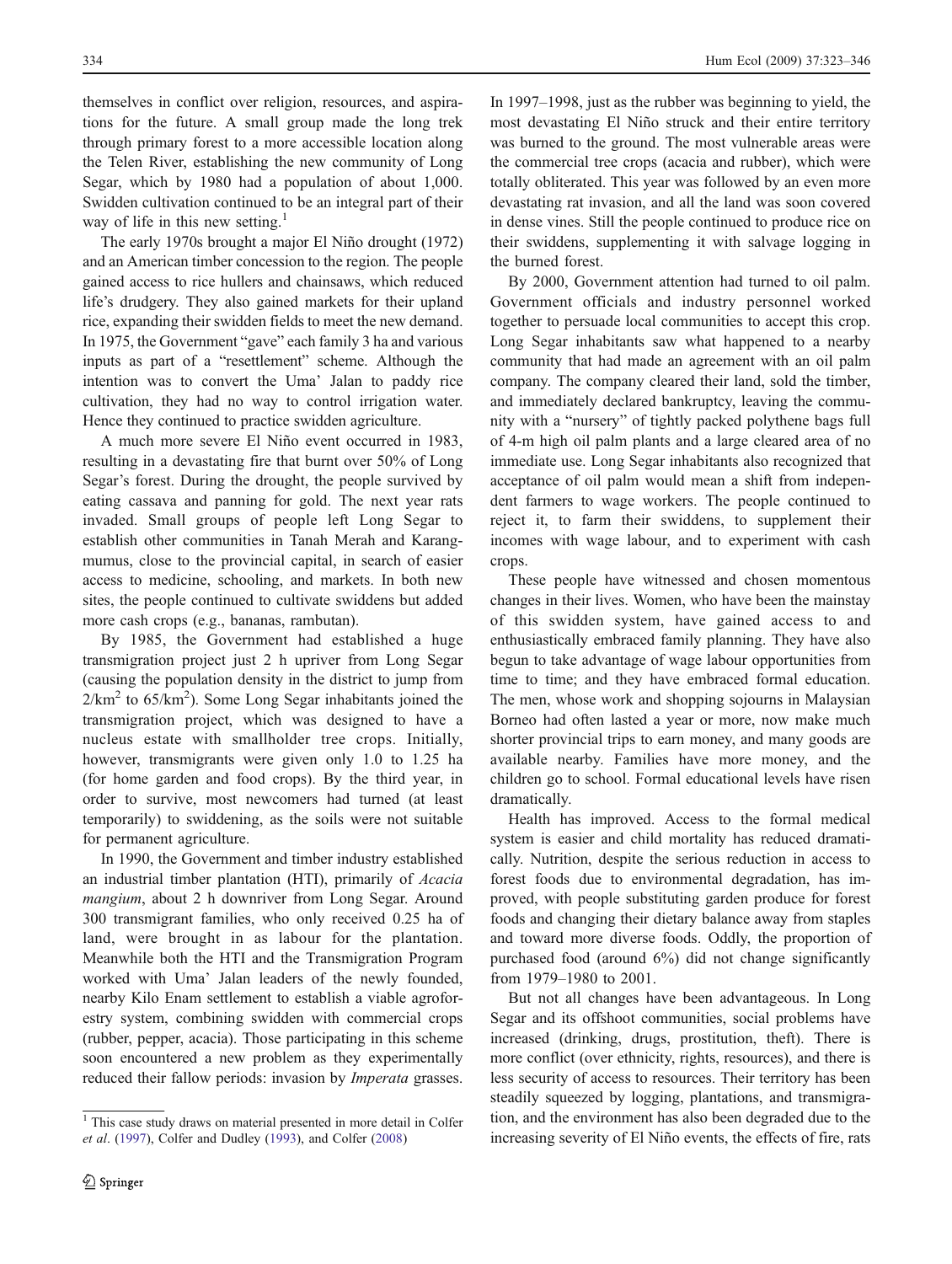and other pests, reduced biodiversity, and the conversion of vast areas to externally controlled plantations. Although long fallows continue (the people know how their system works and the relevant thresholds to which they must adhere), excessive shortening of fallows does seem possible if in-migration continues and outsiders keep altering the landscape on such a massive scale. Climate change is likely to reduce the viability of their system further.

From a cultural point of view, the increasing contact with ethnic groups who demean the Uma' Jalan as "primitive" and "backward"—partly because they cultivate swiddens and despite the appropriateness of the system to the local environment—has a tendency to reduce their selfconfidence and pride in their own way of life. The involvement of the youth in formal education, with some valuable benefits, has the perverse effect of speeding the loss of traditional ecological knowledge.

Some changes are ambiguous. Women's traditional high status has been compromised by the increasing efficiency of men's agricultural labour (the chainsaw replaced the axe; the outboard motor, which women have trouble lifting, replaced the paddle, making women more dependent on men for travel) and by contact with other, less egalitarian but more powerful ethnic groups. Access to trade is much easier, which increases the people's reliance on money, which in turn has adversely affected their traditional values of generosity, sharing, and mutual dependence. On the other hand, men's ability to find consumer goods closer to home is a strong plus, and money from commerce contributes to access to education, medicine, and other desired goods. Finally, links between the community and government have strengthened. On the down side, this has reduced people's autonomy and freedom. On the up side, it means they have access to sources of government revenue, expertise and programs.

Case 3: Rubber Transforming Swidden Landscapes, Property, and Identities in West Kalimantan, Indonesia

In the West Kalimantan village of Bagak Sahwa, rights and claims to land and trees have changed significantly and in many different ways over the past 40 years since land use has changed from a predominance of swidden cultivation to a predominance of relatively permanent tree crop production. Rubber is one of the main tree crops that has replaced swidden production in this landscape, and provides a lens through which to explore the property and identity transformations that accompany the transformation of the swidden landscape. Swidden agroforestry in Bagak Sahwa always involved the management of trees in the broad swidden landscape: fruits cultivated in fallows or near longhouses for food; other self-sown and cultivated forest and garden or tree crops for cash. While rights to swidden

fields under cultivation were held by the descendants of the original forest-clearer, fruit and forest-product rights generally inhered in the trees. In other words, rights in trees and land could be held separately. Through various mechanisms, the longhouse or village community recognized a broader territory over which it had authority, reinforced by colonial institutions of indirect rule.

After the formation of the Republic of Indonesia, the village customary rights were not officially recognized, and land rights remained fuzzy even after the passing of the Basic Agrarian Law in 1960. As a result, property rights and access to land and economic trees changed over time in ways that were somewhat haphazard, or at least not planned either by government or local people. Two major processes, sedentarization and commoditization, which at times articulated with government policies, had the effect of changing rights to swidden fallows and ancestral fruit trees from being held by descent groups to an emphasis on individual rights to parcels of land (Peluso [2005\)](#page-22-0). Both these processes were facilitated by increasing access to markets through road improvements, increasing urbanization, and increased demand for fruit and rubber. The rates and types of change in rights depended in part on the types of trees and how these were planted. Rubber is planted in clusters to facilitate latex collection and thus creates small territories of rubber lands even within individual swidden fallows containing other sorts of trees.

Salako Dayaks in Bagak Sahwa started growing rubber around the 1930s. Today rights to rubber land are privately held (by households), but different processes have led to different types of private rights in different parts of the landscape. Rubber is also considered a Dayak crop, or sometimes a crop grown by other *pribumi*—the term used to indicate Indonesian citizens of non-Chinese origin. Dayaks grow rubber on plots that were once swidden fallows, in PPKR (Proyek Perkebunan Karet Rakyat or the People's Rubber Garden Project) smallholder schemes, and, along with migrants from other parts of Indonesia, in transmigration areas. Each of these types of land has produced different types of racialized territories, glossed with ethnic or nationalist identities.<sup>2</sup>

Swidden fallows have the longest and most "traditional" history of Dayak claims. In its early years in Bagak Sahwa, and where land allocations still permit, rubber could be part of a long-term swidden cycle. After rice and vegetables were harvested, and maybe a crop or two of corn, groundnuts or banana, rubber could be planted in fallows, taken care of for 7 years or so before producing latex, and

 $2$  Colfer (pers. comm.) notes a similar ethnic identification with particular crops in West Sumatra; in this case, rubber is associated with Minangkabau. Potter [\(1987](#page-22-0)) also describes the association of different land uses with ethnic identities in South Kalimantan.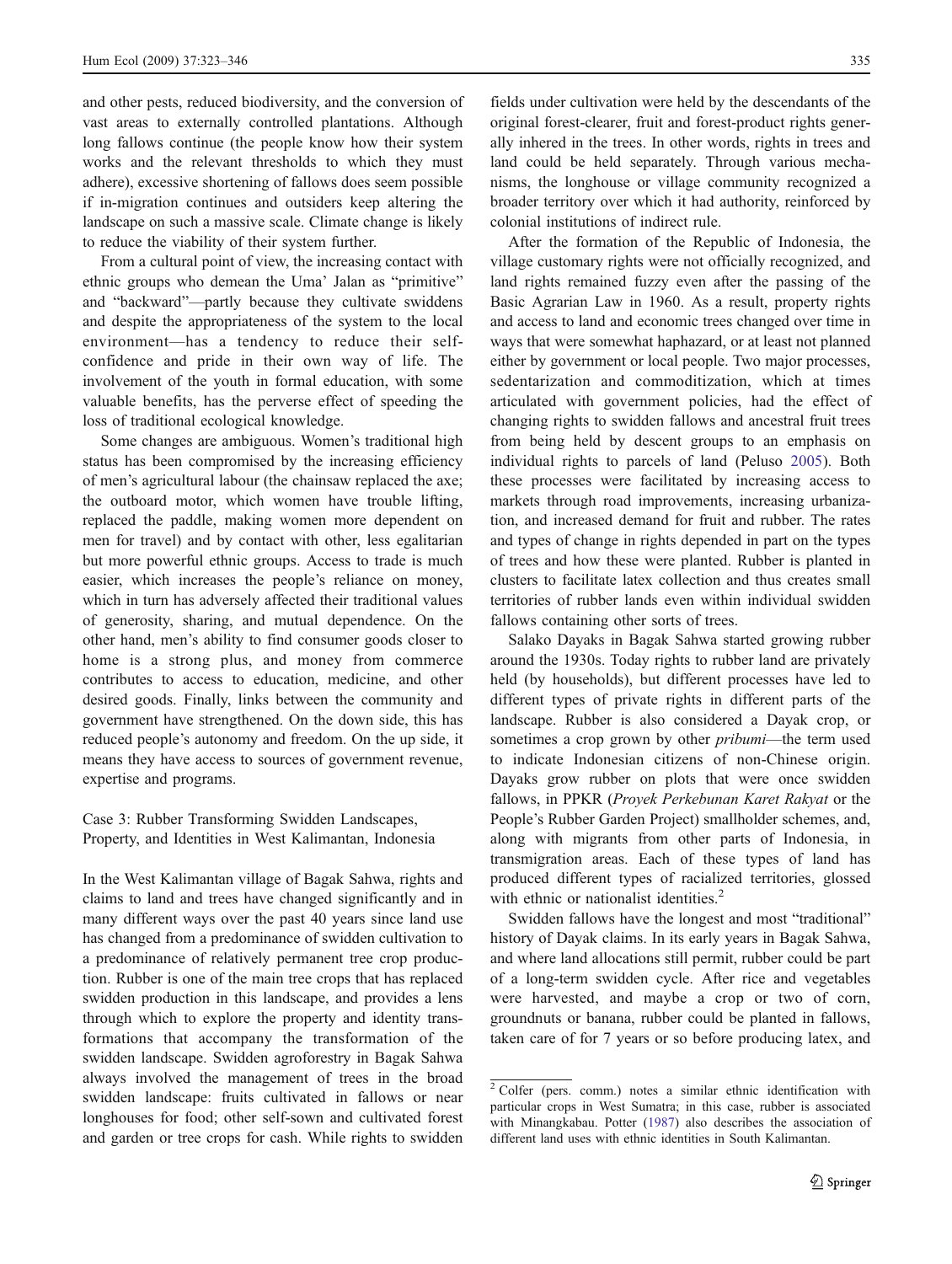then tapped as the owner saw fit for 20–30 years. Over time, with sedentarization, rubber had significant transformative effects on the property rights in swidden landscapes. Rights to swidden fields under cultivation were held by the cultivating household but the larger descent group had access to the fallows. As more farmers planted rubber and other trees in their fallows, the landscape filled up with trees. Rice harvests were no longer enough to feed a family for a year. Fallow periods on lands without rubber were necessarily reduced because less land for field cropping was available. This meant that farming-dependent families had to produce enough rubber to sell and buy rice and other daily needs. The long tenure of rubber (and other trees) in the landscape resulted in a de facto change in the dominant property rights regimes, effectively privatizing what had been a communal descent-group system with only temporary private rights.

The second location where Dayaks grew rubber was in government-sponsored smallholder rubber schemes (PPKR). This project introduced clonal varieties of rubber for smallholder pribumi, including Dayaks. Households participating in PPKR were granted loans for inputs and seedlings of cloned rubber trees. Another condition of participation was that the village identified a block of contiguous land to facilitate the clearance of the area with herbicides, applications of other inputs, and monitoring by project officers who visited occasionally. At the end of the loan period, households received a private title to the land. Though it was not stated as such, PPKR had the effect of transforming land from its "fuzzy" status as "customary land" under the authority of the village or descent groups to privately held titled lands, authorized by the state. PPKR thus also empowered the state, bringing it into the everyday lives of local people in a new way. Enough land (over 200 ha) was converted to PPKR rubber so that any family willing to take the loan could get a hectare or more.

The third site where Dayaks grow rubber, also clonal varieties, are transmigration sites. The one near Bagak Sahwa was constructed in the mid-late 1980s, technically within the territory of an adjacent Salako village, which had been an expansion site to which some Bagak Sahwa villagers moved in the early 1930s (Peluso [1996](#page-22-0)). This 800-ha transmigration project was meant to bring in 400 families from Java, Sunda, Bali, and Irian. The project also integrated Salako villagers, transforming their swidden land as part of the 800 ha reallocated to households. Besides its transformation of the land cover and the property rights on that land, the transmigration site was also highly symbolic of a national identity, literally inserting the nation-state into the local territory. Its mix of local and national pribumi also represented national "unity in diversity" (the official Indonesian motto). Transmigration participants were granted private titles to their land at the end of the loan period.

Rubber production on swidden fallows and other types of communal lands not only produced new private rights and kinds of territories—it also produced identities. At a national and regional level, rubber came to be associated with indigenous Dayak and other *pribumi* smallholders. Rubber also helped construct their own collective identities as being modern, Indonesian citizens, and commodity producers. But Dayak and pribumi identity came at a price: the elimination of certain people from the landscape and population history.

Bagak Sahwa is located in a part of West Kalimantan that the Dutch referred to as "the Chinese Districts". In 1918 the subdistrict in which Bagak Sahwa was located housed an estimated 20,000 Chinese, 14,000 Malays and 5,000 Dayaks. Hakka-speaking miner-farmers had flocked to western Borneo in the late eighteenth and early nineteenth centuries to mine for gold. Some specialized in farming. They converted swamp and swamp forest to agriculture, creating the thousands of hectares of wet rice fields (sawah) all along the coastal rivers. For the first 100 years or so, virtually all Chinese migrants were men. If they stayed, they married or partnered with local women, again almost always Dayak women. Mixed marriages continued even after the end of the nineteenth century when women began to migrate from China as well. Being mixed Chinese-Dayak (termed "Bendi" or "local") was not an issue in this locality. It was only after the Dutch asserted control that it was considered an anomaly. Dutch governed what they saw as native and alien populations by different rules and it was necessary to differentiate between "native Dayaks" and "alien Chinese".

Rubber and rice production practices were both indicators and producers of racialized identities during both the colonial and contemporary periods. Sawah rice in this part of West Kalimantan was invariably defined as Chinese, swidden was Dayak. Rubber-growing techniques were also differentiated. One observer described rubber growing by Chinese as: "Neat roadside gardens, mono-cropped plots, highly efficient, land inherited by sons, farms using family and coolie labor". By 1930 not only were certain types of rubber growing associated with Chinese but rural Chinese were invariably assumed to be smallholder rubber producers. Dayak rubber, on the other hand, was seen as having been integrated into their swidden landscapes, producing different kinds of landscape effects. Officials who remarked on their production emphasized the disorder and "messiness" of these farms. What Bendi did in either landscape, or the fact that "Chinese landscapes" were in fact the product of Bendi labours, was never mentioned.

In the colonial period, identity became linked to the capacity to own land legally. Chinese, as "foreign Orientals", could not own land during this period of racialized indirect rule. Nevertheless, Chinese and Bendi land was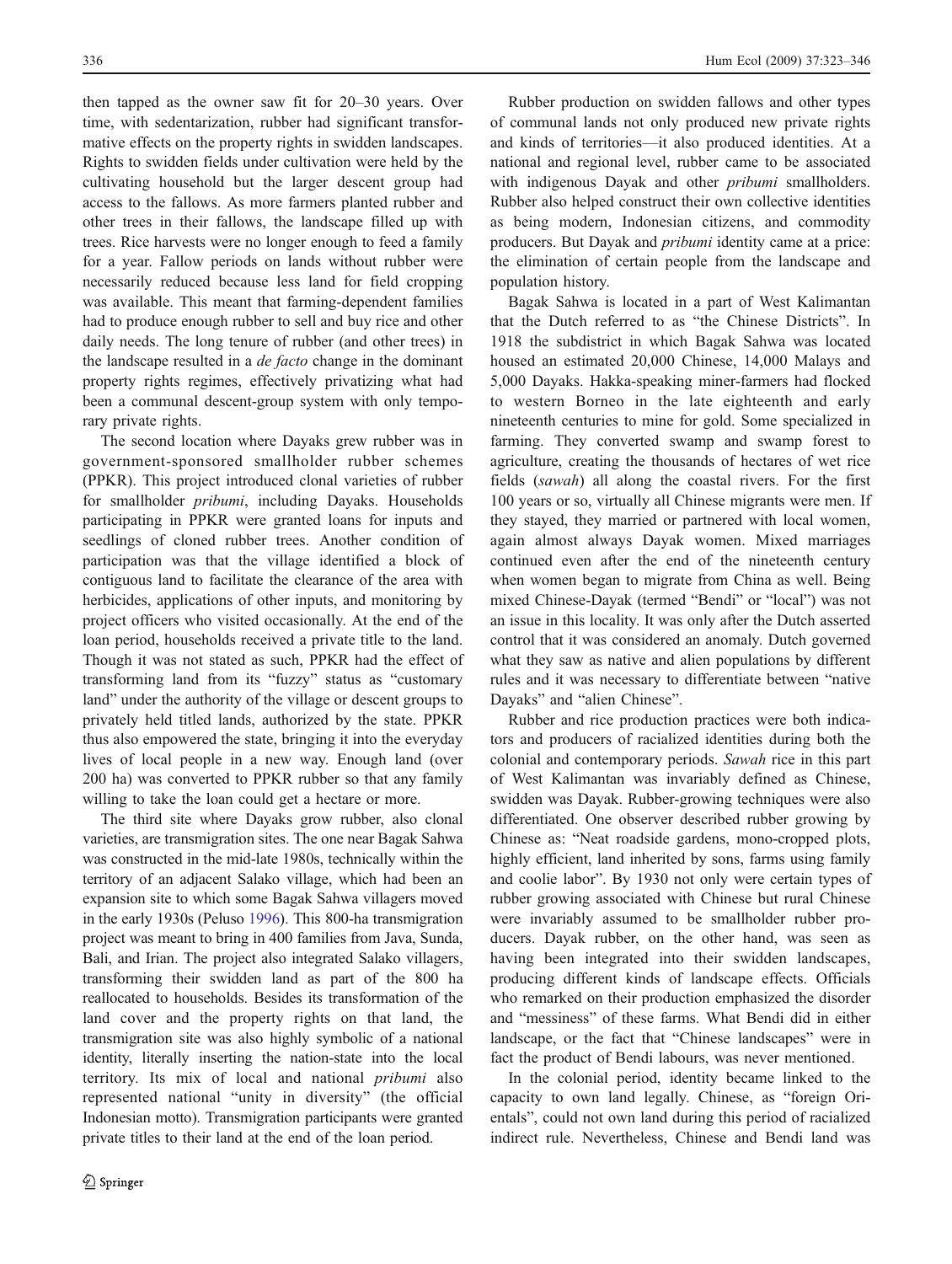recognized by local Dayaks and their leaders. They used land that Dayaks in fact had not wanted to use, draining the swamps and creating sawah, using some lowland tracts for tree crops, while Dayaks, including those of Bagak Sahwa, preferred the hills. Bendi-Chinese improved and irrigated the land and passed it on to their descendents. The official regulations were largely irrelevant to many everyday practices.

These problems of recognition and land rights were not resolved with Indonesian independence. The racial differences and landscape practice associations were also carried over into the independent period. Swidden and fallow agroforestry, subsistence production, or selling rubber and tree crops for subsistence rendered people "Dayak". The simple, native, local identity is reproduced in racist ways today through the recently coined term, "jungle rubber". Because rubber took off so well among Dayaks in the interior and has been written about as a smallholder swidden cash crop so widely, its early, long-term associations with Chinese were forgotten.

Violence against "Chinese" finally eliminated them from rural West Kalimantan, with a few exceptions. After 1965 the political economic terrain had changed. The former Chinese districts were considered a security threat, both because being "Chinese" was conflated with being communist and because it was assumed that local Chinese (many of whom were in fact Bendi) would protect other Chinese who were communist. But ethnicity was still murky in this area. Hence the Indonesian military comprising mostly soldiers from Java, Sumatra, and elsewhere—spent months mobilizing "Dayaks" so they would turn against "the Chinese". Eventually, in 1967, a "Demonstration" was orchestrated, and it spread throughout the Chinese districts from the coast to the interior. Chinese were evicted to cities and camps; some were resettled in special locations. Their land and houses were expropriated: sawah rice-fields, rubber gardens, home gardens. Through various processes, local and involving government, these extensive lands were reallocated to *pribumi* remaining in rural areas, which were now areas of indigenous authenticity and symbols of the Indonesian nation.

A new frontier of sorts had been created, however, by the land abandoned by Chinese that was not immediately occupied. There was so much empty land in Bagak Sahwa and neighbouring villages that despite its being reallocated to any pribumi who wanted it, whether local or a recent migrant, there was a great deal still unclaimed and lying fallow. In 1989 some 800 ha became a transmigration site; some 209 ha became a PPKR smallholder scheme. There were also some rubber plots inside the village territory that had once been owned by Chinese and Bendi, taken over by local Dayaks and Madurese. In some cases these were kept as rubber gardens and tapped by the new owners. In others

they were remade as "Dayak" first: the trees cut, the land swiddened, and new rubber and fruit gardens planted (though many swidden fallows where rubber was planted were old Dayak holdings). Thus all three kinds of land on which smallholder rubber is today produced by Dayaks have associations with Chinese or Bendi, some dating back 200 or 250 years.

This case study shows that both policy and local practices related to the transformation of the swidden landscapes in this region have contributed to the hardening of ethnic identities, in large part because ethnicity was used by colonial and contemporary governments as a means of delineating rights and access to land and land-based resources. Further, in this part of West Kalimantan, violence has further hardened and racialized identities and had the effect of racializing territories in the landscape.

# Case 4: Swidden Agriculture as a Communal Safety Net in Jambi, Indonesia

This case study from Rantau Pandan Sub-District in Jambi Province on the east coast of the island of Sumatra shows how swidden cultivation provides a safety net that smallholders can fall back on during crisis situations. This function is provided through customary land that is reserved for swidden cultivation. With the bulk of land converted to rubber agroforestry, local communities still maintain the use of communal land as a buffer that can be accessed during a shock to their livelihood system, such as a decline in the price of rubber.

Swidden cultivators in Rantau Pandan practise a form of rotational agriculture, with a fallow period longer than the period of cultivation. Land is used for only 1 to 3 years and fallowed for a relatively long period, depending on land availability. The system is based on cutting and burning fallow vegetation in the dry season. Farmers plant upland rice and secondary crops such as yellow bean (Phaseolus vulgaris). After harvesting the rice, beans, and other crops, they sometimes plant additional crops such as chillies on part of the land. In the following year, upland rice may be planted again, but declining soil productivity and increasing weed problems lead farmers to rest fields after 2 to 3 years. Other types of vegetation then take over and the field eventually grows into secondary forest (or forest-fallow) before the cycle is repeated. The length of fallow varies considerably, from 5 to 20 years, but sometimes may not even attain 5 years. In many cases rubber seedlings are planted along with the rice with a view to converting the field to a rubber garden. If the rubber seedlings fail to survive, the usual forest-fallow is allowed to take over. If the rubber grows well, it is managed until the rubber is mature and can be tapped. This kind of rubber holding has been termed a "managed swidden fallow" (Cramb [1993](#page-20-0)).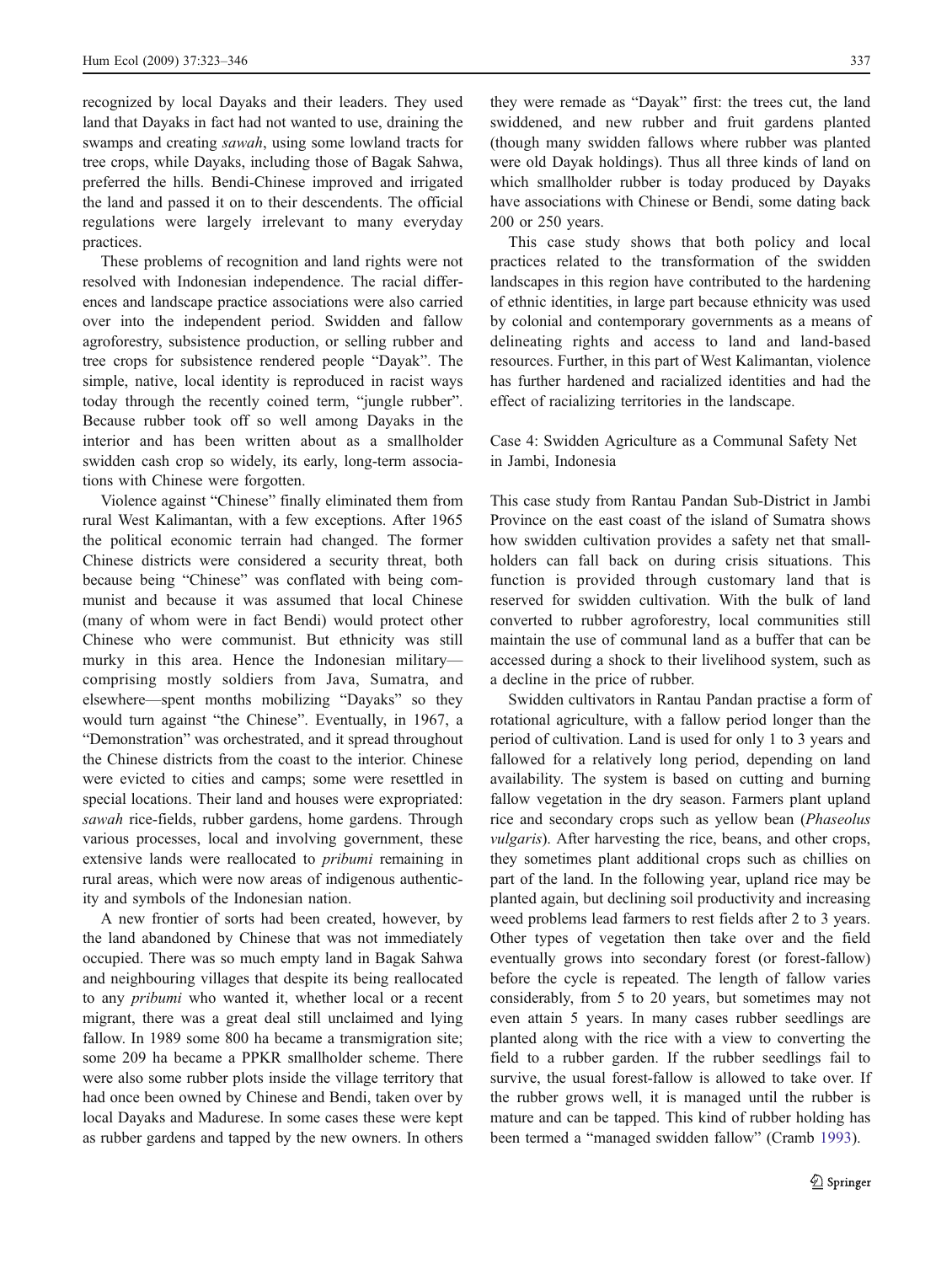The recent history of swidden transformation in this area can be viewed in three phases. First, in the 1970s and 1980s, when the rubber price was high and steady, farmers were more interested to plant rubber in their swidden lands. They regarded this system as well-suited to the local environment and it was sustained by the favourable market conditions. Rubber enabled farmers to increase farm income as well as meet their subsistence needs without greatly disturbing the local farming system, at least in the beginning. Second, from the 1990s until early 2002, when the price of rubber fluctuated around a decreasing trend, farmers lost interest in rubber and preferred to practise swidden cultivation. However, from 2002, due to the high and increasing price of rubber, they have started planting and tapping rubber again. Only a few swidden cultivators could be found during a field visit in 2008, and most of them were landless households (using communal land). This confirmed survey results, showing a decline in the proportion of households engaged in swidden from 90% in 2000 to 8% in 2005, and a decline of 76% in the area of upland rice over the same period, despite an almost constant population density (Table 1).

However, along with the expansion of rubber, local communities in Rantau Pandan have still maintained the option of swidden cultivation on customary or communal forest land that is designated for this purpose. About 800 ha of communal forest land have been "preserved" for upland rice cultivation within the sub-district. These areas are about 1–2 h walking distance from the village centre and include hilly land that villagers believe to be relatively fertile. It is not clear whether this area of communal forest land overlaps with state-owned forest land under forest plantation concessions (HTI) or the conservation forest of the Kerinci Seblat National Park. Nevertheless, the village leader controls the use of this communal area on behalf of the community. Customary tenure is strongly enforced in order to maintain the existing swidden system for production of upland rice as part of a local food security strategy. No tree crops are

Table 1 Population and agricultural land use in Rantau Pandan Sub-District, 2000 and 2005

| Year                                 | 2000  | 2005  |
|--------------------------------------|-------|-------|
| Population density (persons/sq.km)   | 13.44 | 13.11 |
| Average household size               | 4.12  | 3.73  |
| Lowland rice area (ha)               | 2,123 | 785   |
| Upland rice area (ha)                | 1,033 | 248   |
| Lowland rice yield (t/ha)            | 4.07  | 4.21  |
| Upland rice yield (t/ha)             | 1.42  | 2.09  |
| Maize area (ha)                      | 130   | 37    |
| % of households cultivating swiddens | 90    | 8     |
|                                      |       |       |

Source: Biro Pusat Statistik ([2002,](#page-20-0) [2005](#page-20-0)); ICRAF survey data

allowed in these swidden reserves. Members of the community are free to use the land, but landless households (those without inherited land) get priority. Outsiders have to get permission from the customary leader to use it. Generally, a household is able to cultivate about 1–2 ha of upland rice before allowing the land to revert to fallow. Given the recent rubber boom, much of this land is presently left fallow and covered by small trees and shrubs (sesap).

Table [2](#page-16-0) shows the distribution of surveyed plots by land use and tenure in Rantau Pandan in 1999. Communal or lineage ownership was the dominant form of tenure for upland rice plots. A process of individualisation of land tenure has been underway, especially for rubber plots, with collective ownership by kin groups evolving to individual family ownership, and a matrilineal inheritance system (whereby only daughters inherit land) evolving into a bilateral system (with daughters and sons inheriting). Hence a 2008 survey found that upland rice cultivation now occurs more frequently on joint and single family land rather than communal land.<sup>3</sup> This is because farmers want to interplant rubber with the rice and so need to use their private land. However, the fact that farmers still maintain their communal land for swidden cultivation shows that in the future they can revert to this activity. Though farmers in 2008 could easily obtain their rice supplies by selling rubber, they were not intending to convert all their plots to permanent crops. The communal swidden reserve was being maintained, though at the time of the survey in 2008 much of it was under secondary growth, in some cases up to 20 years old.

In some areas it appears that communal ownership of forest land for swidden cultivation is not always strongly enforced. Community members can plant swidden lands with rubber and can freely buy and sell land, as has happened increasingly in the past decade. Strong local-level institutions to enforce the function of this communal land are the key to maintaining swidden as a buffer in the face of economic and other shocks to the livelihoods system. Research by Arifin and Hudoyo [\(1998](#page-20-0)) in the study area shows that upland rice cultivation with a long fallow period (10 years or more) gives a better return per hectare cultivated than traditional wet rice (IDR 39,427 compared with IDR 19,054), due to higher labour and fertiliser costs and only marginally higher yields in wet rice cultivation. Further research in 2006 from the same study area shows that the traditional upland rice system gives a return to labour of IDR 5,920 per day, compared to IDR 3,680 per day for wet rice using local rice varieties.<sup>4</sup> Thus, it is clear that swidden is still capable of providing an important

<sup>3</sup> Joint family tenure here and in Table [2](#page-16-0) refers to ownership by several closely related families rather than the entire lineage.

<sup>&</sup>lt;sup>4</sup> The exchange rate on 24 September 2008 was USD 1=IDR 9,332.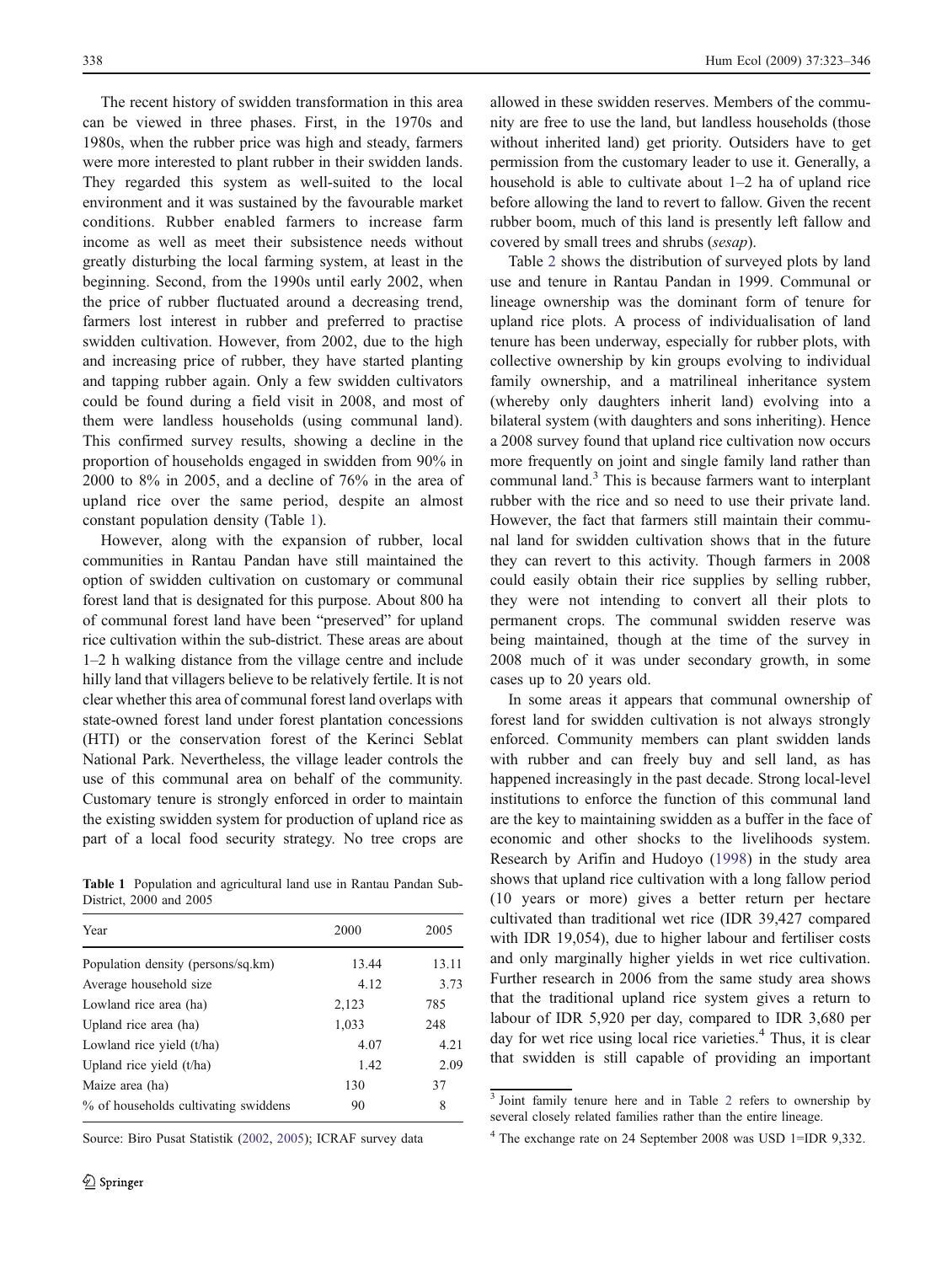<span id="page-16-0"></span>

| Tenure type              | Upland rice | Young rubber | Mature rubber | Forest-fallow |
|--------------------------|-------------|--------------|---------------|---------------|
| Communal/lineage         | 67          |              | $^{()}$       |               |
| Joint family             |             |              | 0             |               |
| Single family            | 11          | 35           | 24            | 37            |
| Private-purchased        | $\Omega$    | 44           | 53            | 21            |
| Private-forest clearance |             | 15           | 10            | 37            |
| Renting                  | 0           | $\theta$     | 9             | 0             |
| Borrowing                | 11          | 6            |               |               |
| <b>Others</b>            | 4           | 0            | 0             | U             |

Source: Suyanto [\(1999](#page-22-0))

subsistence safety net. With the recent increase in rice prices the value of these communal swidden reserves may well be coming in to play again.

Case 5: State-Sponsored Migration, Intensification, and Return to Swidden in the Central Highlands of Vietnam

The Central Highlands of Vietnam (Tây Nguyên) are a region of mountains and plateaus spread over five provinces—Kon Tum, Gia Lai, Dak Lak, Dak Nong, and Lam Dong. At the time of reunification in 1975, this region was the dwelling place of 20 ethnic groups who had been residing there for possibly thousands of years. Their livelihood strategies were based on swidden cultivation in combination with livestock raising and small-scale collection of forest products (timber and non-timber), primarily for subsistence. These livelihood activities were not merely a way of earning a living but were pursued in accordance with their own cosmology, knowledge, beliefs, and subsistence ethic, generated from a long period of adaptation to the natural environment and their relative isolation from higher-level political structures.

Following the Marxist theory of "universal linear progressive growth", socialist government planners viewed the ethnic groups of the Central Highlands as primitive societies. The most important feature identifying these people to be at the lowest stage of development was their swidden cultivation. For instance, Nguyen Tan Dac reflects the central government's view when he writes: "The ethnic people in the Central Highlands have known how to use forestland for shifting cultivation, which means they know how to adapt to their natural environment; however shifting cultivation has kept these people standing at the startingpoint of the evolutionary ladder, or the lowest stage of civilization" (Nguyen Tan Dac [2005:](#page-22-0) 80).

Guided by such perceptions, numerous development programs have been implemented to help the Central Highlanders attain a "higher development stage" or, to use Khieu's terms, "to bring progression, prosperity and happiness for all Highlanders" (Vu Khieu [1986:](#page-22-0) 26).

During the period of central planning, these development programs included:

- & "Fixed Cultivation and Fixed Settlement" (Định Canh Định Cư) to help ethnic minorities achieve "stable lives";
- "Collectivization" (Hop Tác Hoá) to replace rotational shifting cultivation or "irrational" agricultural production;
- "Constructing a New Way of Life and Culture"  $(Xa\hat{v})$ Dựng Đời Sống Mới và Văn Hoá Mới) to help the "primitive people" learn more about "scientific knowledge" and to transform themselves into "New Socialist Men" (Con Người Mới Xã Hội Chủ Nghĩa);
- "Constructing New Economic Zones" (Xây dựng vùng Kinh Tế Mới) aimed at bringing lowlanders or skilled workers to the region to help ethnic minorities obtain a "higher developmental stage" quickly;
- "Constructing Large-Scale Production" (Xây Dựng Nền Sản Xuất Lớn Xã Hội Chủ Nghĩa) to make "effective utilization" of the land and forest resources to meet the needs of the national society and the ethnic minorities (Le Duan [1976](#page-21-0): 265).

Since the government started its "renovation process" in the 1980s, these development programs have been changed into programs for "industrial plantations", "cash crops" and, more recently, "poverty alleviation".

Most of the ethnic minorities in the Central Highlands, instead of being "developed" after 30 years of these statesponsored development programs, are finding themselves under increasing pressure due to land scarcity and conflicts over forest resources. For these ethnic groups, as described by Salemink [\(2003](#page-22-0)), the development programs implemented by the socialist state have meant their cultivable land was taken over by cooperatives in which the newly arrived Kinh settlers participated, and their forests became the property of state forest enterprises. At the same time, the remaining land and forests of the minority groups have become contested sites, seriously threatening their survival. As a result, many families are now landless and without resources. In 2004 an official report recorded that more than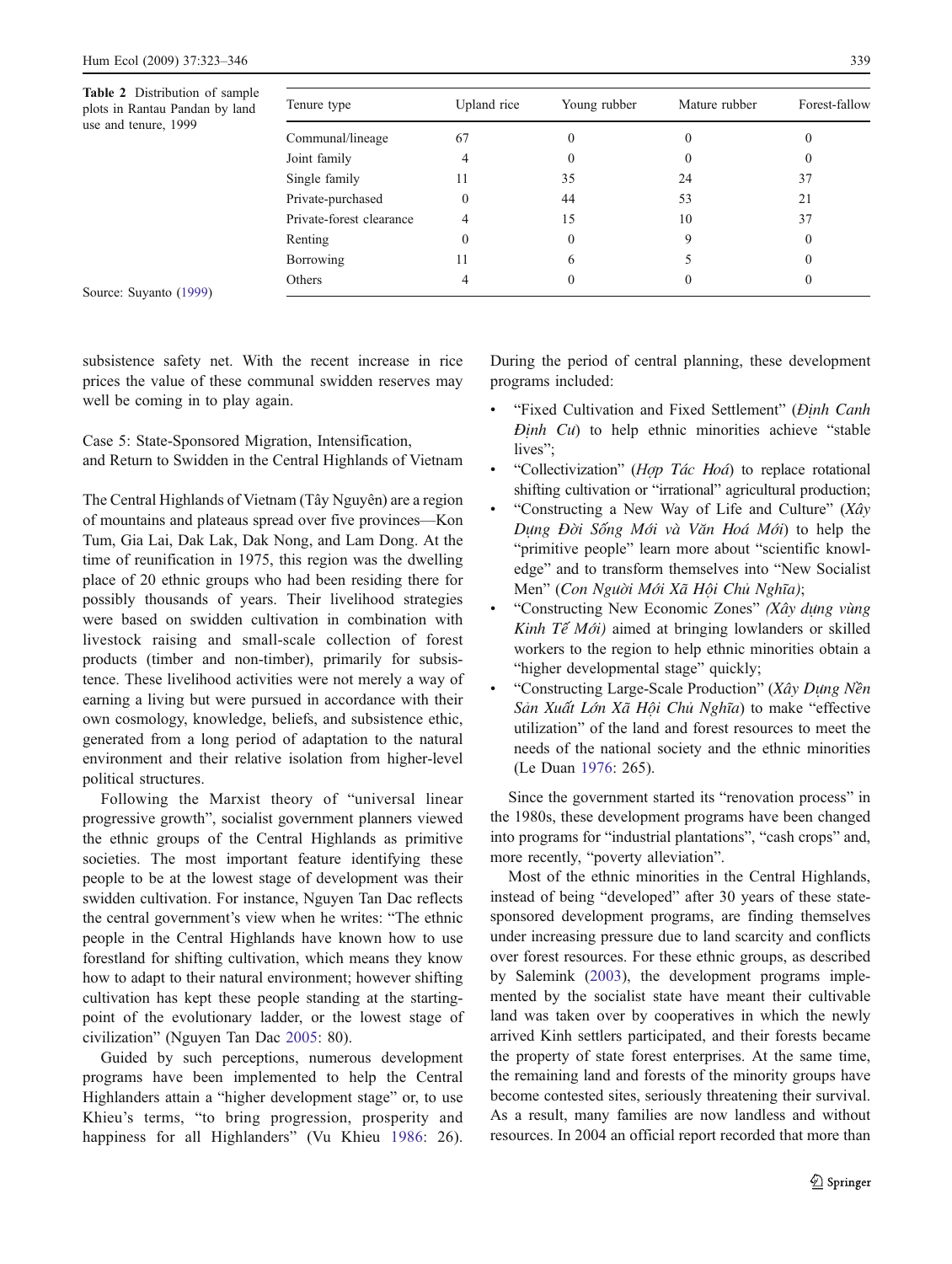50% of ethnic minority households in the Central Highlands—that is, around 86,000 households or half a million people—were living under the national poverty line with poor living conditions and lack of cultivable land.<sup>5</sup> More important, land and forest scarcity have led to erosion of local culture and the emergence of numerous internal contradictions and social conflicts within the minority groups themselves.

A study of Plei H'Let, a small Bahnar (Mon-Khmer) village situated in the northeastern part of the Central Highlands, illustrates how the destruction of customary cultural practices has led to numerous conflicts causing irretrievable community disruption and even loss of life (Le Quang Trung  $2007$ ).<sup>6</sup> First, these villagers were settled within a planned area. They also joined in an early agricultural co-operative with Kinh people who had migrated to the area under the Program for Constructing New Economic Zones, practising "more advanced cultivation" (wet-rice cultivation). However, in contrast to the bright promises described in the manuals of these development programs, the villagers suffered food shortages. Moreover, most of their cultivable land was lost to Kinh farmers after the collapse of the agricultural co-operative. Most of the families in the village had to return to the swidden areas they had cultivated during the war in order to survive.

When the progam on "cash crops" came to Plei H'Let, the villagers tried to develop coffee plantations. In an attempt to develop this "high benefit plantation", some families sold a part of their cultivable land in order to have money for investment, while others borrowed money or made agreements with Kinh settlers for joint investment in coffee plantations. What were the effects of entering into these commercial arrangements? Most of the Bahnar families who had planted coffee said that their decision was a serious mistake. The coffee plantations required a large investment; the more trees they grew, the larger the investment required. However, the world price of coffee fell dramatically in 2000–2001, partly due to the rapid expansion of production in the Central Highlands. Villagers reported that when they started to plant coffee, the price of fresh beans was 6,000 VND/kg, but 5 years later it had fallen to  $800$  VND/kg.<sup>7</sup> Hence, the more people had invested in their plantations, the greater their financial loss. About half the families who had planted coffee had to replace their coffee trees with traditional crops in order to stop losing money.

For one of the poorest families in the village, coffee planting became a tragedy. The family had made an agreement for a joint investment in a coffee plantation with a Kinh family. They contributed 1.2 ha of their land for the coffee plantation while the Kinh family contributed 1,000 coffee seedlings and some chemical fertilizers. One year after planting, the Kinh family asked to have the planted area divided into two portions, with 60% belonging to the Kinh family and the remaining 40% belonging to the Bahnar family. The latter did not agree with this division, insisting on 50% of the coffee plantation, but the Kinh family did not accept this. To claim his land, the head of the Bahnar family cut down some coffee trees in the area that the Kinh family wanted to take over. This resulted in the head of the Bahnar family being beaten up, following which the Kinh partner sold the entire coffee plantation to another Kinh family without giving any money to the landowners. This incident reflects the lack of legal or other forms of recourse available to poor Bahnar families in this context. After this failed attempt to change their livelihood by planting coffee, the Bahnar family had to move further into the forest in order to survive through small-scale swidden farming and collection of minor forest products.

As a result of such processes, in the last few years the Central Highlands have become a hotspot of ethnic movements, social conflict, and contestation related to questions of land and forest resources. There were two large ethnic demonstrations in the Central Highlands in late January 2001 and early April 2004 on the streets of Ban Me Thuot, Pleiku, and other centres. Participating in the demonstrations were thousands of ethnic minorities. Their purpose was to claim ancestral land and forests and to resist state development programs (Salemink [2003](#page-22-0): 287). In some places, ethnic minorities have supported illegal loggers (lâm tặc) or become "illegal loggers" themselves, as a form of protest (Nguyen Ngoc [2002](#page-22-0); Salemink [2003\)](#page-22-0). Recently, 10,000 minority households have moved to very remote areas, practising swidden cultivation and maintaining their customary practices, in order to deal with their immediate problems (Khong Dien [2002](#page-21-0); Dang Nghiem Van [2002\)](#page-21-0).

All these social phenomena are raising questions regarding the situation of ethnic minorities in the Central Highlands under the government's development policies. More generally, this case study indicates that the transformation of swidden landscapes into more intensive production systems through state-sponsored in-migration and development programs can simultaneously create wealth and poverty, and that reversion to swidden may be the only alternative for those on the losing end of these processes.

 $\overline{\text{5}}$  According to the government's current poverty classification, families with income per capita less than US \$6/month are recorded as poor households.

<sup>&</sup>lt;sup>6</sup> The name of the village has been changed.

<sup>7</sup> In August 2008 the exchange rate was 1 USD=16,545 VND.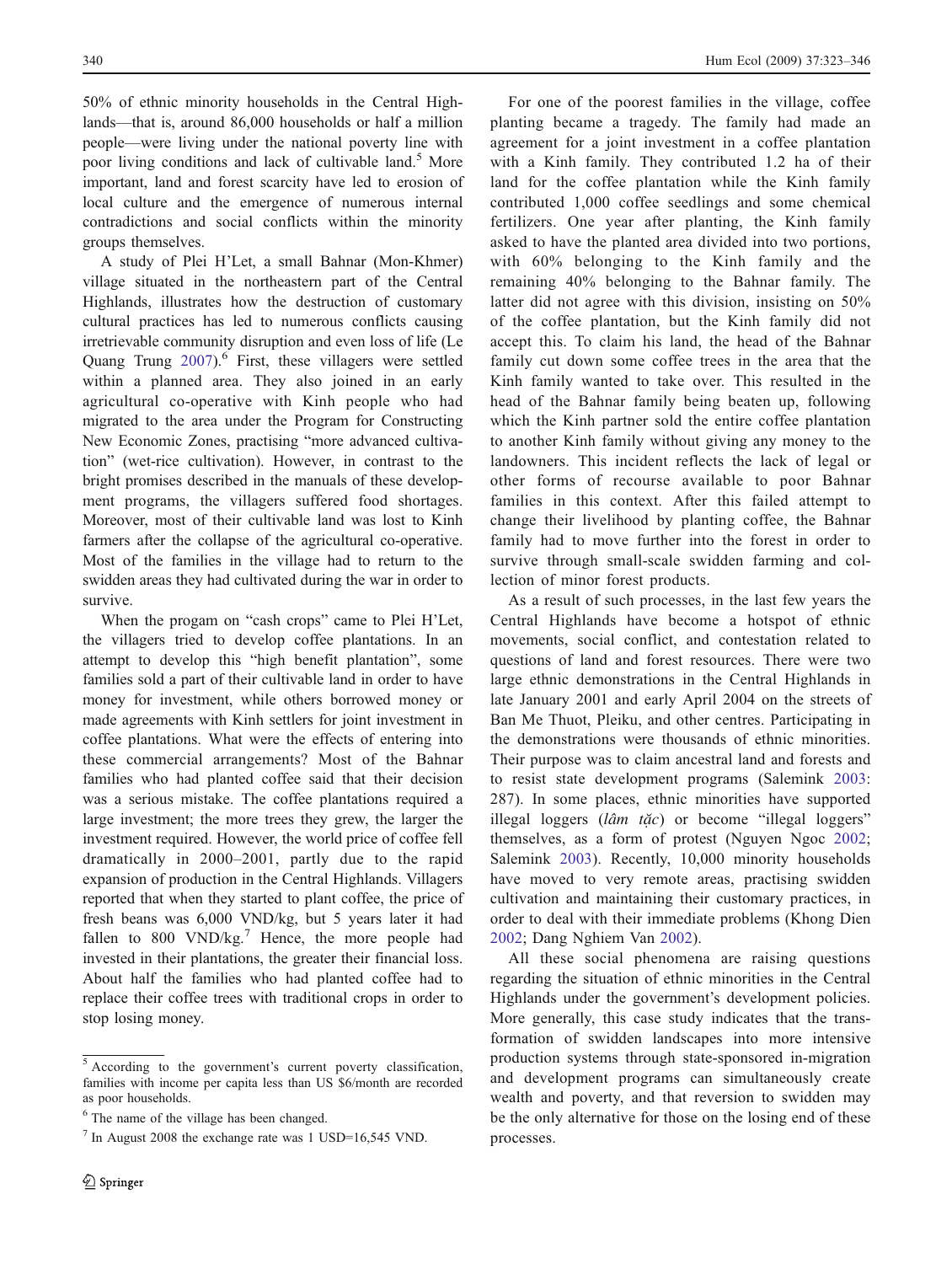Case 6: Multiple Responses to the Regulation of Swidden in Northern Thailand

In Thailand 's northern uplands, territorial control and the state 's attempt to regulate swidden agriculture have been politically contentious. <sup>8</sup> Between 1960 and 1990, reforestation projects and rapid expansion of protected areas have led to enclosure of the lands of hundreds of tribal communities. Local responses have been varied, combining political movements, supported by NGOs and academics, with community and household adaptations. Counter movements by NGOs and local people against the state's pejorative perception of swidden agriculture have been carried out through the campaign towards legal recognition of land rights over swidden and fallow, and raising public awareness regarding the role of swidden in biodiversity conservation. These campaigns have been augmented by the invention of a new discourse of swidden as "rai mun wian"-a rotational form of agriculture-in contrast to the state's derogatory term of "rai luan loy"-"drifting agriculture", implying a chaotic, irresponsible, and destructive form of upland farming.

In 2001, a 99-day demonstration in front of the parliament building by members of the Northern Farmers ' Network resulted in a Cabinet Resolution to approve research into swidden agriculture in northern Thailand, to be undertaken by Chiang Mai University 's Faculty of Social Sciences in collaboration with Kasetsart University ' s Faculty of Forestry, the Northern Development Foundation, the Indigenous Mountain People for Education and Culture Association, and the Northern Farmers ' Network. The 15 month research effort in Mae Hong Son, Lampang, Chiang Mai and Chiang Rai provinces has demonstrated complex forms of swidden transformation due to different degrees of state sanctions and the availability of distinct alternatives. In the 11 villages of the research areas (ten Karen and one Lahu), it was found that state enclosures have resulted in the alteration of upland swidden communities in three directions: (i) transformation with reliance on swidden agriculture; (ii) transformation with reliance on forest resources; and (iii) transformation with dependence on cash crops. Table 3 provides some background information on these villages, grouped according to the direction of change.

The first group of swidden communities has experienced a moderate impact from the state 's conservation policy and has been able to maintain an adequate rotational process with cycles of between 5 and 7 years. Local institutions of resource tenure remain strong and customary laws are still practised. Cash-crop production plays a minor role and is a

<sup>8</sup> For background to this case see Grandstaff ([1980\)](#page-21-0), Schmidt-Vogt [\(1998](#page-22-0)) and Laungaramsri ([2005\)](#page-21-0).

|       |                    | land<br>Table 3 Characteristics of 11 study villages in Northern Thail |               |                                                       |               |                                           |
|-------|--------------------|------------------------------------------------------------------------|---------------|-------------------------------------------------------|---------------|-------------------------------------------|
| Group | Village            | Forest ecosystem                                                       |               | Location (masl) Swidden landscape                     |               | Cycle (yrs) Swidden trend                 |
|       | Sedosa             | Evergreen                                                              | 1,000         | Large contiguous                                      |               | Decrease in swidden area                  |
|       | Ban Klang          | Mixed deciduous w. bamboos                                             | $500 - 800$   | Small, scattered                                      | $\frac{4}{3}$ | Decrease in swidden area                  |
|       | Mae Um Phai        | Evergreen w. dipterocarp                                               | 800-1,100     | Large contiguous; small, scattered                    |               | Swidden area unchanged                    |
|       | Pa Kha             | Evergreen w. mixed deciduous                                           | $500 - 1,100$ | Small, scattered                                      | $\frac{8}{7}$ | Increase in swidden area, land            |
|       | Mae Lan Kham       | Evergreen w. mixed deciduous                                           | $500 - 1,100$ | Small, scattered                                      | $7 - 8$       | taken back from foresters                 |
|       | Hin Lad Nai        | Evergreen w. mixed deciduous                                           | $900 - 1,100$ | Small, scattered; permanent tea<br>gardens increasing |               | Swidden area unchanged,<br>reduced fallow |
|       | Huay Hoy           | Evergreen w. mixed deciduous                                           | 700-900       | Small, scattered                                      | $\delta$ -6   | Increase in swidden area                  |
|       | Khun Pae           | Evergreen                                                              | $000 - 1,100$ | Cash crop rotation only                               |               | No swidden fields                         |
|       | Pang Eka           | Evergreen w. mixed deciduous                                           | $500 - 600$   | Permanent fields of small plots with crop rotation    | $1 - 2$       | No swidden fields                         |
|       | Mae Pakhi-Pang Boh | Evergreen w. mixed deciduous                                           | $500 - 600$   | Permanent fields of small plots with crop rotation    | $1 - 2$       | No swidden fields                         |
|       | Huay Hok           | Mixed deciduous                                                        | $700 - 800$   | Small, scattered; crop rotation                       | $2 - 3$       | Decrease in swidden area                  |
|       |                    |                                                                        |               |                                                       |               |                                           |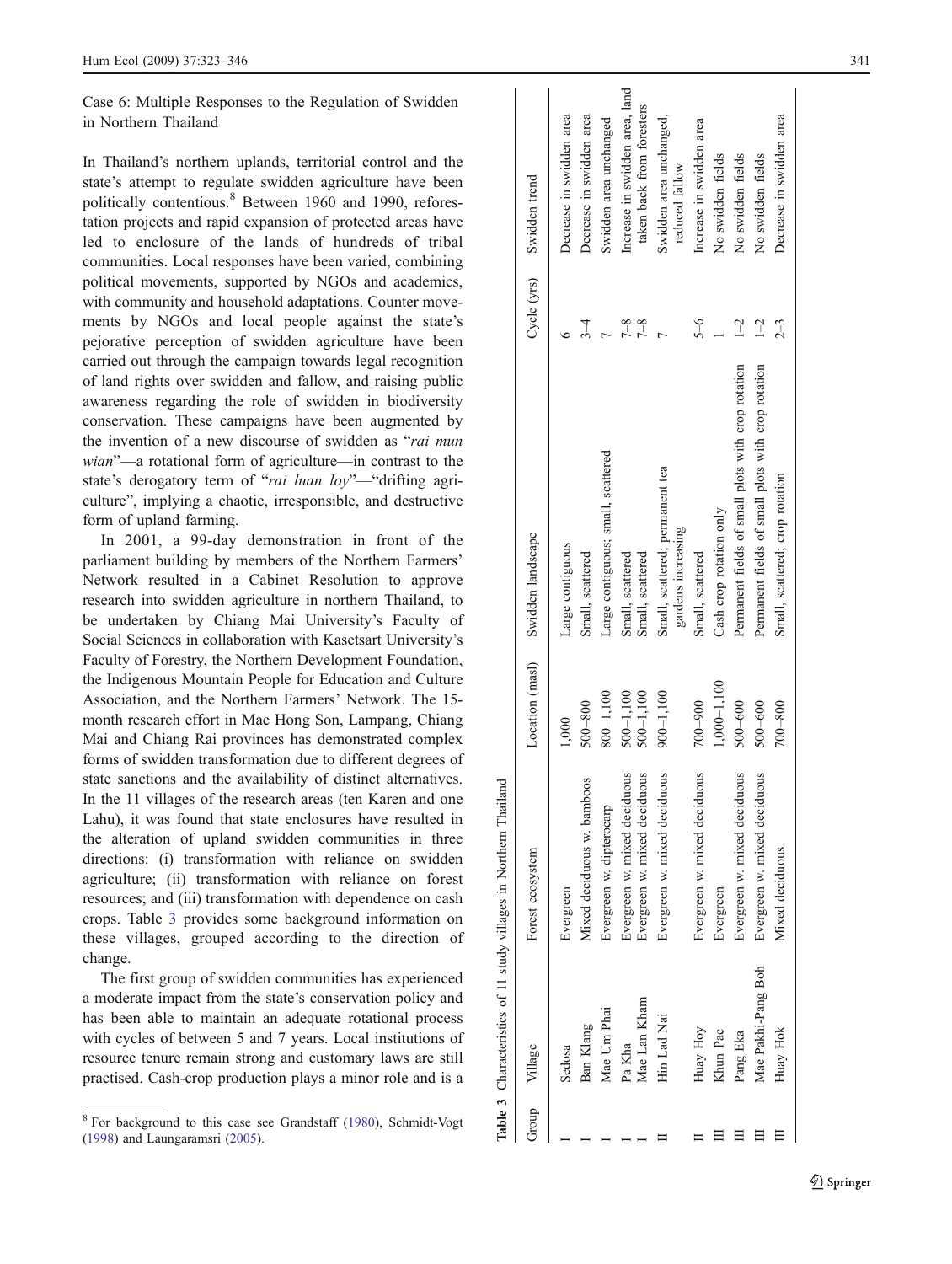supplementary source of income due to the difficult access to markets and limited capital.

The second group has been forced to reduce the area of fallow land. Rice production within this group has not declined significantly but villagers have decided to diversify their livelihood choices by enhancing their available natural resources. Although land disputes have increased due to insecurity of land rights, traditional institutions are still intact and able to ensure sustainable use of resources and livelihood security.

The last group comprises communities that have suffered severe loss of land to the Royal Forestry Department's reforestation projects and have been forced to completely abandon swidden cultivation. As a result, villagers have to rely entirely on the market economy for their living. Intensive cash cropping with widespread use of chemicals and wage labour has replaced subsistence rice production. At the same time, individualisation of land tenure has become common as traditional local institutions managing communal land have been weakened.

The ability to cope effectively with land loss has depended significantly on external support. Khun Pae Village in Chiang Mai Province has been substantially subsidised by the Royal Project (the King's special fund established in 1969 for "hill tribe" research and development) and allowed a 14-year period of transformation into wet rice and cash crop cultivation. In contrast, deprivation of land with no assistance in Pang Eka, Mae Pa Khi, and Huay Hok villages in Chiang Mai and Chiang Rai provinces respectively has driven local villagers into insecure livelihoods and acute rice shortages.

Various coping strategies have been developed among the three groups of villages. Their aims are threefold: to maintain rice productivity, increase the level of household income, and ensure the security of land tenure. The ability to achieve these aims among the three groups depends on the degree of state enclosure and the availability of forest resources.

In maintaining rice productivity, villagers employ two major strategies: the expansion of paddy fields and the intensification of land use. The expansion of paddy fields is considered by villagers as the most effective and desirable strategy but it is not feasible in those villages located at high elevations. Intensifying land use is pursued in four ways: (i) shortening the period of fallow as long as sufficient land for a sustainable rotation cycle is still available; (ii) consolidating swidden fields of several families and pooling labour when fallows have become short and weeds a major problem, and pooling the grain in a collective rice storehouse; (iii) dividing up the remaining land into small plots with a constricted rotation; and (iv) turning small swidden fields into permanent land use with cash crops and crop rotation. The third and fourth methods are employed mostly by the third group of villages and weeds and rapid soil deterioration. In order to earn cash income, households in the 11 villages have sought off-farm income and cash cropping as their alternatives. However, both the options available and those chosen vary. Where land reduction is not so severe, as in the first group of villages, households tend to combine the selling of non-timber forest products and traditional agroforestry to increase the level of income. In the second group of villages, which is mostly located in the mixed deciduous forest, a number of alternatives have been incorporated, including selling non-timber forest products and cattle, eco-tourism, tea farming, and cash cropping. This combination of various sources of income helps reduce the risk caused by fluctuating crop prices. In the third group, households rely heavily on cash cropping and wage labour as the major source of income. Compared to the other two groups, the level of cash income of the third group is generally higher. However, the level of debt is also higher. As villagers have no control over the market price and employment is often temporary, most income is used to pay off debts. With limited alternatives and a high dependence on the market, the livelihood of this group of villages is more at risk than that of the others.

Local responses to the insecurity of land tenure have also been varied, depending on the strengths and weaknesses of local institutions. In the first and second groups of villages where local institutions remain strong, villages have attempted to create mechanisms to prevent further land loss, such as issuing regulations to prohibit the sale of land to outsiders. Some villages have also agreed to rearrange and reclassify their land use, giving up certain swidden areas so that these can revert to forest and become part of their community forest. In contrast, in the third group of villages, where local institutions are relatively weak, there is a tendency towards the individualization of land rights, and conflicts over resource access between rich and poor households have been escalating.

# Conclusion

Swidden cultivators in Southeast Asia have developed complex, sophisticated agricultural systems that have long been an important and viable source of livelihood, providing rice, other food crops, and fallow foods and products. Swidden agriculture has also been central to the social relations and cultural identity of many groups in upland areas. Nevertheless, swidden farmers are proactively responding to the political and economic "drivers of change" in the region. Their responses are themselves an important "driver" of further change. At the household level these responses have included both the intensification and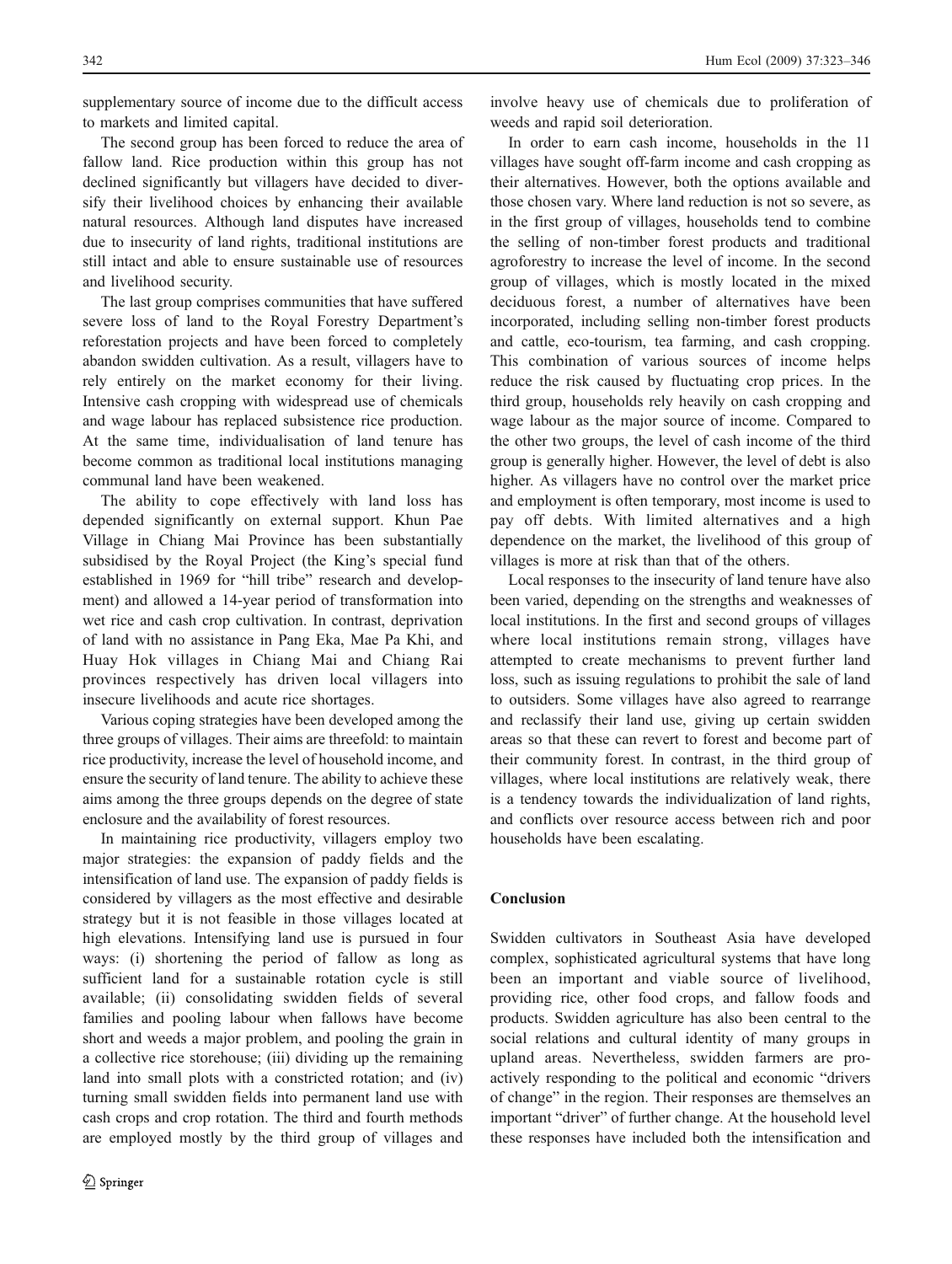<span id="page-20-0"></span>"dis-intensification" of swidden land-use, the insertion of cash crops, the redeployment of household labour, and the taking on of broader (often non-rural) livelihood aspirations and strategies. At the community level there have been emerging institutional arrangements for management of land and forests, and varying degrees of participation in or resistance to government schemes and programs. Swidden change has led to the loss and also the reassertion, realignment, and redefinition of cultures and identities, with important implications for access to resources.

The impacts have been varied. Cash crops have often helped improve household livelihoods but complete specialisation for the market increases vulnerability. Thus swidden can still provide an important buffer or social safety net in the face of market fluctuations. Improved access to markets and social provision of education and health care have mostly improved the welfare of previously isolated groups. However, growing differences within and between communities in the course of swidden transformations can leave some groups marginalized and worse off. These processes of differentiation can be accentuated by heavy-handed state interventions based on swidden stereotypes. Nevertheless, communities have not passively accepted these pressures and have mobilized to protect their livelihood assets and strategies.

Thus swidden farmers are not resisting appropriate and supportive forms of development. They are adopting new practices and engaging with markets, but in many situations swidden is still important to their livelihood strategies, providing resilience in the face of turbulent change. Swidden communities have demonstrated that they can manage access to and use of their lands, given appropriate legislative support (e.g., recognition of customary tenure and territorial boundaries). On the other hand, externally imposed, large-scale change (such as restrictive land-use zoning, resettlement, and commercial estates) can affect swidden farmers adversely. Active involvement of local people is essential in planning, implementing, monitoring and evaluating development and conservation programs in swidden lands. Positive market incentives and supportive government policies are better than standardised, top-down directives.

## References

- Arifin, B., and Hudoyo, A. (1998). An Economic Analysis of Shifting Cultivation and Bush-Fallow in Lowland Sumatra. Southeast Asia Policy Research Working Paper No. 1. ICRAF, Bogor.
- Barlow, C. (1997). Growth, Structural Change and Plantation Tree Crops: The Case of Rubber. World Development 25: 1589–1607. doi:[10.1016/S0305-750X\(97\)00059-4.](http://dx.doi.org/10.1016/S0305-750X(97)00059-4)
- Barlow, C., and Jayasurija, S. K. (1986). Stages of Development in Smallholder Tree Crop Agriculture. Development and Change 17: 635–658. doi:[10.1111/j.1467-7660.1986.tb00257.x](http://dx.doi.org/10.1111/j.1467-7660.1986.tb00257.x).
- Biro Pusat Statistik (2002). Bungo Dalam Angka. Bappeda and Biro Pusat Statistik, Muara Bungo.
- Biro Pusat Statistik (2005). Bungo Dalam Angka. Bappeda and Biro Pusat Statistik, Muara Bungo.
- Boserup, E. (1965). The Conditions of Agricultural Growth: The Economics of Agrarian Change under Population Pressure. Earthscan, London.
- Brookfield, H. C. (1972). Intensification and Disintensification in Pacific Agriculture: A Theoretical Approach. Pacific Viewpoint 13: 30–48.
- Bruun, T. B., de Neergaard, A., Lawrence, D., Ziegler, A. (2009). Environmental Consequences of the Demise in Swidden Agriculture in Southeast Asia: Carbon Storage and Soil Quality. Human Ecology this issue
- Chin, S. C. (1985). Agriculture and Resource Utilization in a Lowland Rainforest Kenyah Community. Sarawak Museum Journal Special Monograph No. 4. Sarawak Museum, Kuching.
- Christensen, H. (2002). Ethnobotany of the Iban and the Kelabit. Sarawak Forest Department; NEPCon Denmark; University of Aarhus, Denmark.
- Colfer, C. J. P. (2008). The Longhouse of the Tarsier, Changing Landscapes, Gender, and Wellbeing in Borneo. Borneo Research Council, Phillips, ME.
- Colfer, C. J. P., and Dudley, R. G. (1993). Shifting Cultivators of Indonesia: Managers or Marauders of the Forest? FAO, Rome.
- Colfer, C. J. P., and Soedjito, H. (2003). Food, forest, and fields in a Bornean rain forest: Toward appropriate agroforestry development. In Padoch, C., and Peluso, N. (Eds.), Borneo in Transition: People, Forests, Conservation and Development. Oxford University Press, Kuala Lumpur, pp. 215–223.
- Colfer, C. J. P., Peluso, N. L., and Chin, S. C. (1997). Beyond Slash and Burn: Building on Indigenous Management of Borneo's Tropical Rain Forests. New York Botanical Gardens, New York.
- Colfer, C. J. P., Wadley, R. L., Salim, A., and Dudley, R. G. (2000). Understanding Patterns of Resource Use and Consumption: A Prelude to Co-management. Borneo Research Bulletin 31: 29–88.
- Condominas, G. (2009). Anthropological Reflections on Swidden Change in Southeast Asia. Human Ecology. doi:[10.1007/s10745-](http://dx.doi.org/10.1007/s10745-009-9248-z) [009-9248-z.](http://dx.doi.org/10.1007/s10745-009-9248-z)
- Conklin, H. C. (1957). Hanunoo Agriculture: A Report on an Integral System of Shifting Cultivation in the Philippines. Food and Agriculture Organization, Rome.
- Cramb, R. A. (1985). The Importance of Secondary Crops in Iban Hill Rice Farming. Sarawak Museum Journal 34: 37–45.
- Cramb, R. A. (1988). Shifting Cultivation and Resource Degradation in Sarawak: Perceptions and Policies. Review of Indonesian and Malaysian Affairs 22: 115–149.
- Cramb, R. A. (1989). The Use and Productivity of Labour in Shifting Cultivation: An East Malaysian Case Study. Agricultural Systems 29: 97–115. doi[:10.1016/0308-521X\(89\)90057-7.](http://dx.doi.org/10.1016/0308-521X(89)90057-7)
- Cramb, R. A. (1993). Shifting Cultivation and Sustainable Agriculture in East Malaysia: A Longitudinal Case Study. Agricultural Systems 42: 209–226. doi:[10.1016/0308-521X\(93\)90055-7](http://dx.doi.org/10.1016/0308-521X(93)90055-7).
- Cramb, R. A. (1998). Agriculture and Food Supplies in Sarawak during the Japanese Occupation. In Kratoska, P.H. (Ed.), Food Supplies and the Japanese Occupation in South-East Asia. Macmillan, London, pp. 135–166.
- Cramb, R. A. (2000). Soil Conservation Technologies for Smallholder Farming Systems in the Philippine Uplands: A Socio-Economic Evaluation. Australian Centre for International Agricultural Research, Canberra.
- Cramb, R. A. (2005). Farmers' Strategies for Managing Acid Upland Soils in Southeast Asia: An Evolutionary Perspective. Agriculture, Ecosystems and Environment 106: 69–87. doi:[10.1016/j.](http://dx.doi.org/10.1016/j.agee.2004.07.011) [agee.2004.07.011](http://dx.doi.org/10.1016/j.agee.2004.07.011).
- Cramb, R. A. (2007). Land and Longhouse: Agrarian Transformation in the Uplands of Sarawak. NIAS, Copenhagen.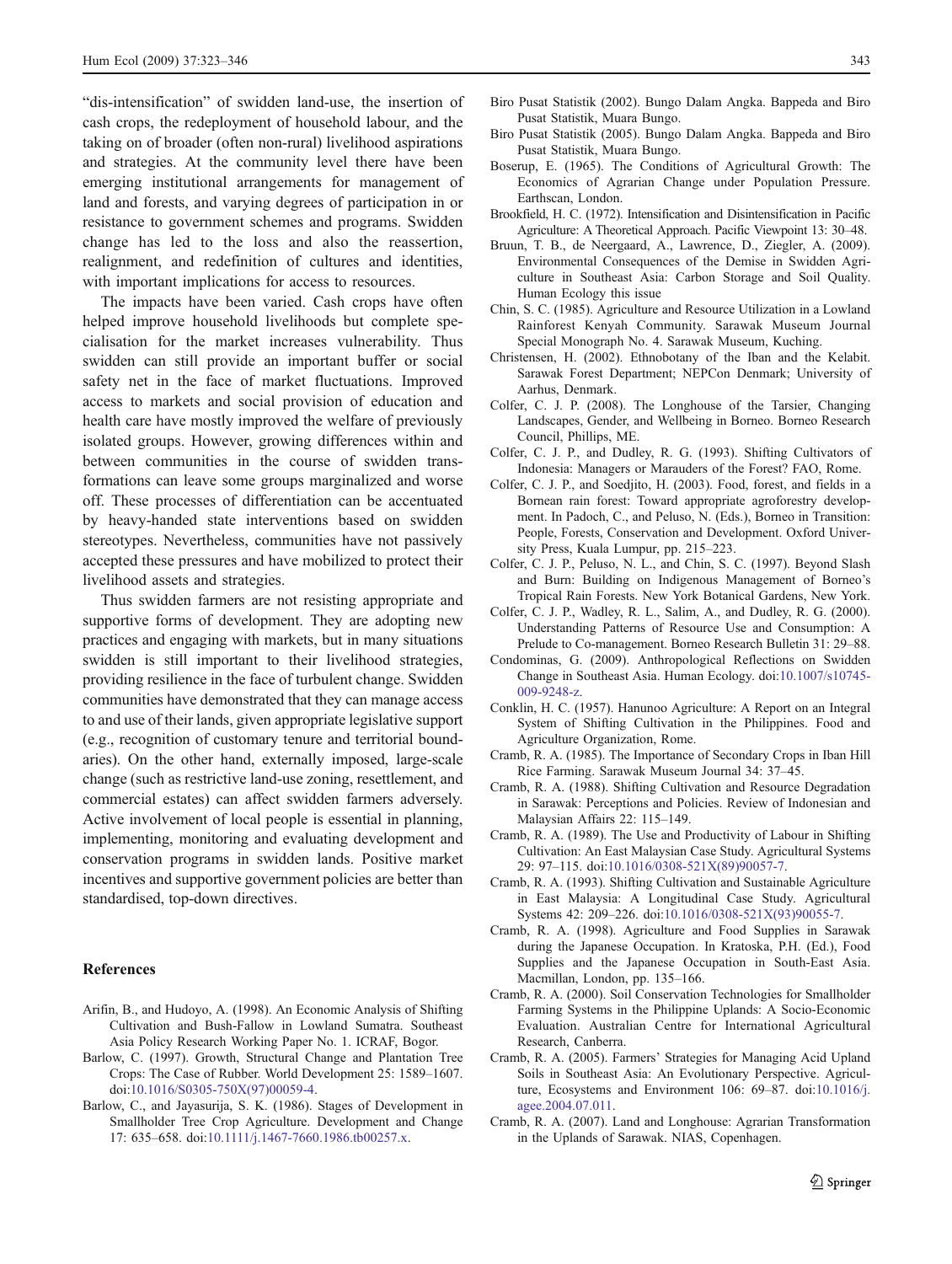- <span id="page-21-0"></span>Cramb, R. A., and Culasero-Arellano, Z. (2003). Landcare and Livelihoods: The Promotion and Adoption of Conservation Farming Systems in the Philippine Uplands. International Journal of Agricultural Sustainability 1: 141–154.
- Dang, N. V. (2002). Land Issues in the Central Highlands. In National Center for Social and Human Sciences, Some Ideas Related to Socio-economic Development for Indigenous Villages in the Central Highlands. Social Science, Hanoi, pp. 325–352.
- Dove, M. R. (1983). Theories of Swidden Agriculture and the Political Economy of Ignorance. Agroforestry Systems 1: 85–99. doi:[10.1007/BF00596351.](http://dx.doi.org/10.1007/BF00596351)
- Dove, M. R. (1986). The ideology of agricultural development in Indonesia. In MacAndrews, C. (Ed.), Central Government and Local Development in Indonesia. Oxford University Press, Singapore, pp. 221–247.
- Dove, M. R. (1988). The ecology of intoxication among the Kantu' of West Kalimantan. In Dove, M. (Ed.), The Real and Imagined Role of Culture in Development: Case Studies from Indonesia. University of Hawaii Press, Honolulu, pp. 139–192.
- Dove, M. R. (1993). Smallholder Rubber and Swidden Agriculture in Borneo: A Sustainable Adaptation to the Ecology and Economy of the Tropical Forest. Economic Botany 47: 136–147.
- Dressler, W. (2008). Old Thoughts in New Ideas: Tagbanua Resource Use and State Conservation Measures on Palawan Island, the Philippines. Ateneo de Manila University Press, Quezon City.
- Dressler, W. (2006). Co-opting Conservation: Migrant Resource Control and Access to National Park Management in the Philippine Uplands. Development and Change 37: 401–426. doi:[10.1111/j.0012-155X.2006.00483.x](http://dx.doi.org/10.1111/j.0012-155X.2006.00483.x).
- Dressler, W., and Turner, S. (2008). The Persistence of Social Differentiation in the Philippine Uplands. Journal of Development Studies 44: 1472–1492. doi[:10.1080/00220380802360966](http://dx.doi.org/10.1080/00220380802360966).
- Ducourtieux, O., Laffort, J. R., and Sacklokham, S. (2005). Land Policy and Farming Practices in Laos. Development and Change 36: 499–526. doi:[10.1111/j.0012-155X.2005.00421.x](http://dx.doi.org/10.1111/j.0012-155X.2005.00421.x).
- Eder, J. F. (1977). Agricultural Intensification and the Returns to Labour in the Philippine Swidden System. Pacific Viewpoint 18:  $1 - 21$
- Eder, J. F. (1999). A Generation Later: Household Strategies and Economic Change in the Rural Philippines. University of Hawaii Press, Honolulu.
- Eder, J. F. (2006). Land Use and Economic Change in the Post-Frontier Upland Philippines. Land Degradation and Development 17: 149–158. doi:[10.1002/ldr.721](http://dx.doi.org/10.1002/ldr.721).
- Ellis, F. (2000). Rural Livelihoods and Diversity in Developing Countries. Oxford University Press, Oxford.
- Elmer, M., and Shively, G. E. (1998). Irrigation, Employment, and the Environment in Southern Palawan. Journal of Agricultural Economics and Development 26: 112–135.
- Fox, J., Fujita, Y., Ngidang, D., Peluso, N. L., Potter, L., Sakuntaladewi, N., Sturgeon, J., Thomas, D. (2009). Policies, Political-Economy, and Swidden in Southeast Asia. Human Ecology. doi[:10.1007/](http://dx.doi.org/10.1007/s10745-009-9240-7) [s10745-009-9240-7](http://dx.doi.org/10.1007/s10745-009-9240-7).

Freeman, J. D. (1970). Report on the Iban. Athlone, London.

- Fujita, Y., and Phengsopha, K. (2008). The gap between policy and practice in lao PDR. In Colfer, C. J. P., Dahal, G. R., and Capistrano, D. (Eds.), Lessons from Forest Decentralization: Money, Justice and the Quest for Good Governance in Asia-Pacific. Earthscan/CIFOR, London, pp. 117–131.
- Garrity, D. P., Kummer, D. M., and Guiang, E. S. (1993). The Philippines. In Sustainable Agriculture and the Environment in the Humid Tropics. National Academy, Washington DC, pp. 549–623.

Geddes, W. R. (1954). The land Dayaks of Sarawak. HMSO, London. Gerrits, R. V. (1994). Sustainable Development of a Village Land-Use

System in Upland Sarawak, East Malaysia. Unpublished Ph.D. thesis, University of Queensland, Brisbane.

- Grandstaff, T. (1980). Shifting Cultivation in Northern Thailand: Possibilities for Development. The United Nations University, Tokyo.
- Grijpstra, B. G. (1978). The Transition from Shifting Cultivation to Cash Crops: Changes in a Land Dayak Village. Studies in Third World Societies 3: 113–138.
- Hansen, T. S., and Mertz, O. (2006). Extinction or Adaptation? Three Decades of Change in Shifting Cultivation in Sarawak. Land Degradation and Development 17: 135–148. doi[:10.1002/ldr.720.](http://dx.doi.org/10.1002/ldr.720)
- Hatch, T. (1982). Shifting Cultivation in Sarawak: A Review. Sarawak Department of Agriculture, Kuching.
- Jakobsen, J., Rasmussen, K., Leisz, S., Folving, R., and Nguyen, V. Q. (2007). The Effects of Land Tenure Policy on Rural Livelihoods and Food Sufficiency in the Upland Village of Que, North Central Vietnam. Agricultural Systems 94: 309–319. doi:[10.1016/j.agsy.2006.09.007](http://dx.doi.org/10.1016/j.agsy.2006.09.007).
- Jensen, E. (1974). The Iban and Their Religion. Clarendon, Oxford.
- Khong, D. (2002). Contribution to Socio-economic Study in the Central Highlands. In National Center for Social and Human Sciences, Some Ideas Related to Socio-economic Development for Indigenous Villages in the Central Highlands. Social Science, Hanoi.
- King, V. T. (1986). Land Settlement Schemes and the Alleviation of Rural Poverty in Sarawak, East Malaysia: A Critical Commentary. Southeast Asian Journal of Social Science 14: 71–99. doi:[10.1163/080382486X00083.](http://dx.doi.org/10.1163/080382486X00083)
- Laungaramsri, P. (2005). Swidden Agriculture in Thailand: Myths, Realities, and Challenges. Indigenous Affairs 2/05: 6–12.
- Le, D. (1976). Socialist Revolution in Vietnam. The National Political, Hanoi.
- Le, Q. T. (2007). Disrupted Social Transformation of Ethnic Minorities in the Central Highlands, Vietnam. MA thesis, Chiang Mai University, Chiang Mai.
- Leaman, D. J., Yusuf, R., Sangat-Roemantryo, H., and Arnason J.T. (1996). The Contribution of the Ethnobotanical Research to Socioeconomic and Conservation Objectives: An Example from the Apo Kayan Kenyah. In Padoch, C., and Peluso, N. (Eds.), Borneo in Transition. Oxford University Press, Singapore.
- Lestrelin, G., and Giordano, M. (2007). Upland Development Policy, Livelihood Change and Land Degradation: Interactions from a Laotian Village. Land Degradation and Development 18: 55–76.
- Li, T. M. (2002). Local Histories, Global Markets: Cocoa and Class in Upland Sulawesi. Development and Change 33: 415–437. doi:[10.1111/1467-7660.00261.](http://dx.doi.org/10.1111/1467-7660.00261)
- Manivong, V., and Cramb, R. A. (2008). The adoption of smallholder rubber production by shifting cultivators in Northern Laos: A Village Case Study. In Snelder, D. J., and Lasco, R. D. (Eds.), Smallholder Tree Growing for Rural Development and Environmental Services: Lessons from Asia. Springer, New York, pp. 117–138.
- Masyhuri, Cramb, R. A. (1995). A socio-economic assessment of land-use practices in a transmigration settlement on acid soils in south Kalimantan, Indonesia. In Date, R. A., Grundon, N. J., Rayment, G. E., and Probert, M. E. (Eds.), Plant–Soil Interactions at Low pH: Principles and Management. Kluwer, Dordrecht, pp. 685–688.
- Mayer, J. (2003). Impacts of the East Kalimantan fires of 1982–1983 on village life, forest use, and land use. In Padoch, C., and Peluso, N. (Eds.), Borneo in Transition: People, Forests, Conservation and Development. Oxford University Press, Kuala Lumpur, pp. 232–268.
- McCarthy, J., and Cramb, R. A. (2009). Policy Narratives, Landholder Engagement, and Oil Palm Expansion on the Malaysian and Indonesian Frontiers, The Geographical Journal, in press.
- Mercer, D. E. (2004). Adoption of agroforestry innovations in the tropics: A review. In Nair, P. K. R., Rao, M. R., and Buck, L. E. (Eds.), New Vistas in Agroforestry. Kluwer, Dordrecht, pp. 311–328.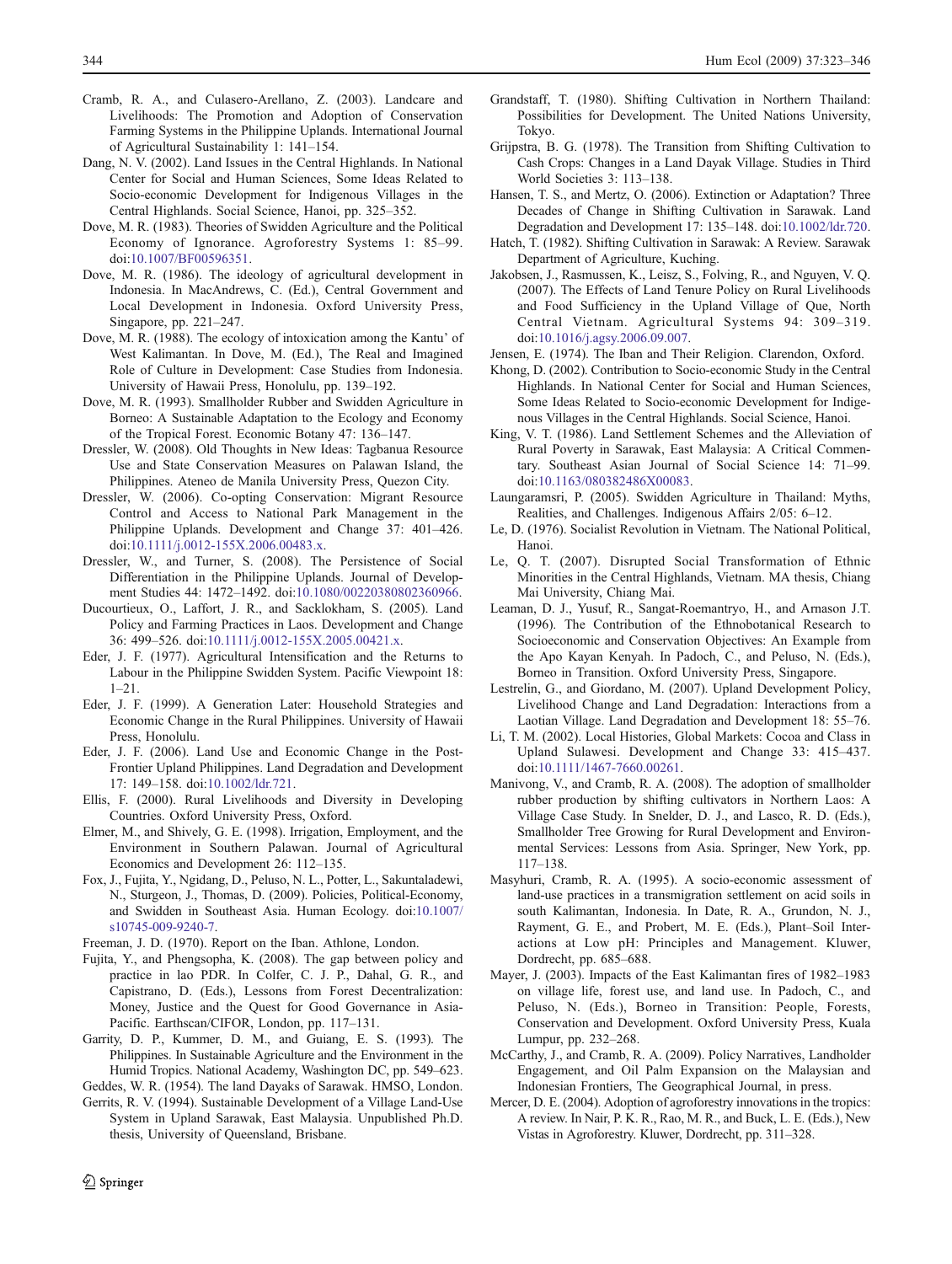- <span id="page-22-0"></span>Mertz, O. (2002). The Relationship between Length of Fallow and Crop Yields in Shifting Cultivation: A Rethinking. Agroforestry Systems 55: 149–159. doi:[10.1023/A:1020507631848.](http://dx.doi.org/10.1023/A:1020507631848)
- Mertz, O., and Christensen, H. (1997). Land Use and Crop Diversity in Two Iban Communities, Sarawak, Malaysia. Geografisk Tidsskrift-Danish Journal of Geography 97: 98–110.
- Mertz, O., Wadley, R. L., Nielsen, U., Bruun, T. B., Colfer, C. J. P., de Neergaard, A., Jepsen, M. R., Martinussen, T., Zhao, Q., Noweg, G. T., and Magid, J. (2008). A Fresh Look at Shifting Cultivation: Fallow Length as an Uncertain Indicator of Productivity. Agricultural Systems 96: 75–84. doi[:10.1016/j.](http://dx.doi.org/10.1016/j.agsy.2007.06.002) [agsy.2007.06.002.](http://dx.doi.org/10.1016/j.agsy.2007.06.002)
- Mertz, O., Padoch, C., Fox, J., Cramb, R. A., Leisz, S. J., Nguyen, T. L., Vien, T. D. (2009a). Swidden Change in Southeast Asia: Understanding Causes and Consequences. Human Ecology. doi:[10.1007/](http://dx.doi.org/10.1007/s10745-009-9245-2) [s10745-009-9245-2.](http://dx.doi.org/10.1007/s10745-009-9245-2)
- Mertz, O., Leisz, S., Heinimann, A., Rerkasem, K., Thiha, Dressler, W., Cu, P. V., Vu, K. C., Schmidt-Vogt, D., Colfer, C. J. P., Epprecht, M., Padoch, C., Potter, L. (2009b). Who Counts? The Demography of Swidden Cultivators. Human Ecology. doi:[10.1007/s10745-009-9249-y.](http://dx.doi.org/10.1007/s10745-009-9249-y)
- Myint, H. (1973). The Economics of the Developing Countries, 4th ed, Hutchinson, London.
- Nguyen Ngoc (2002). Some Problems Relating to Forestland and Villages in the Mountainous Area of Quang Nam. In National Center for Social and Human Sciences, Some Ideas Related to Socio-economic Development for Indigenous Villages in the Central Highlands. Social Science, Hanoi, pp. 353–372.
- Nguyen, T. D. (2005). Culture, society and people in the central highlands (Van Hoa, Xa Hoi va Con Nguoi Tay Nguyen). Social Science, Ho Chi Minh City.
- Nielsen, U., Mertz, O., and Noweg, G. T. (2006). The Rationality of Shifting Cultivation Systems: Labor Productivity Revisited. Human Ecology 34: 201–218. doi[:10.1007/s10745-006-9014-4.](http://dx.doi.org/10.1007/s10745-006-9014-4)
- Novellino, D., and Dressler, W. (2009). The Role of 'Hybrid' NGOs in the Conservation and Development of Palawan Island, the Philippines. Society and Natural Resources, in press.
- Padoch, C., Harwell, E., and Susanto, A. (1998). Swidden, Sawah, and In-Between: Agricultural Transformation in Borneo. Human Ecology 26: 3–20. doi:[10.1023/A:1018740615905](http://dx.doi.org/10.1023/A:1018740615905).
- Padoch, C., Coffey, K., Mertz, O., Leisz, S. J., Fox, J., and Wadley, R. L. (2007). The Demise of Swidden in Southeast Asia? Local Realities and Regional Ambiguities. Geografisk Tidsskrift-Danish Journal of Geography 107: 29–41.
- Peluso, N. L. (1996). Fruit Trees and Family Trees in an Anthropogenic Rainforest: Property Rights, Ethics of Access, and Environmental Change in Indonesia. Comparative Studies in Society and History 38: 510–548.
- Peluso, N. L. (2005). Seeing Properties in Land Use: Local Territorializations in West Kalimantan, Indonesia. Geografisk Tidsskrift: Danish Journal of Geography 105: 1–16.
- Peluso, N. L., and Vandergeest, P. (2001). Genealogies of the Political Forest and Customary Rights in Indonesia, Malaysia, and Thailand. Journal of Asian Studies 60: 761–812. doi:[10.2307/2700109.](http://dx.doi.org/10.2307/2700109)
- Potter, L. (1987). Degradation, innovation and social welfare in the Riam Kiwa Valley, Kalimantan, Indonesia. In Blaikie, P., and Brookfield, H. (Eds.), Land Degradation and Society. Methuen, London, pp. 164–176.
- Raintree, J. B., and Warner, K. (1986). Agroforestry Pathways for the Intensification of Shifting Cultivation. Agroforestry Systems 4: 39–54. doi:[10.1007/BF01834701.](http://dx.doi.org/10.1007/BF01834701)
- Rambo, A. T. (1998). The composite swiddening agroecosystem of the Tay ethnic minority of the Northwestern Mountains of Vietnam. In Patanothai, A. (Ed.), Land Degradation and Agricultural Sustainability: Case Studies from Southeast and East Asia, Regional Secretariat, The Southeast Asian Universities

Agroecosystem Network (SUAN). Khon Kaen University, Khon Kaen, pp. 43–64.

- Rambo, A. T. (2005). Searching for Vietnam: Selected Writings on Vietnamese Culture and Society. Trans Pacific, Melbourne.
- Rerkasem, K., and Rerkasem, B. (1995). Montane Mainland South-East Asia: Agroecosystems in Transition. Global Environmental Change 5: 313–322. doi[:10.1016/0959-3780\(95\)00065-V.](http://dx.doi.org/10.1016/0959-3780(95)00065-V)
- Rerkasem, K., Lawrence, D., Padoch, C., Schmidt-Vogt, D., Ziegler, A. D., Bruun, T. B. (2009). Consequences of Swidden Transitions for Crop and Fallow Biodiversity in Southeast Asia. Human Ecology. doi:[10.1007/s10745-009-9250-5](http://dx.doi.org/10.1007/s10745-009-9250-5).
- Roder, W. (1997). Slash-and-Burn Rice Systems in Transition: Challenges for Agricultural Development in the Hills of Northern Laos. Mountain Research and Development 17: 1–10. doi:[10.2307/3673908](http://dx.doi.org/10.2307/3673908).
- Roder, W. (2001). Slash-and-Burn Rice Systems in the Hills of Northern Lao PDR: Description, Challenges, and Opportunities. International Rice Research Institute, Los Banos.
- Ruthenberg, H. (1980). Farming Systems in the Tropics, 3rd edn., Clarendon, Oxford.
- Salemink, O. (2003). Ethnography of Vietnam's Central Highlanders. Routledge, London.
- Sather, C. A. (1978). Iban Folk Mycology. Sarawak Museum Journal 26: 81–102.
- Sather, C. A. (1990). Trees and Tree Tenure in Paku Iban Society: The Management of Secondary Forest Resources in a Long-Established Iban Community. Borneo Review 1: 16–40.
- Sather, C. A. (1994). The one-sided one: Iban rice myths, agricultural ritual and notions of ancestry. In Walker, A. (Ed.), Rice in Southeast Asian Myth and Ritual. Contributions to Southeast Asian Ethnography vol. 10. Ohio State University, Columbus, OH, pp. 119–150.
- Schmidt-Vogt, D. (1998). Swidden Farming and Fallow Vegetation in Northern Thailand. Geoecological Research 8 Franz Steiner Verlag, Stuttgart.
- Schmidt-Vogt, D., Leisz, S., Mertz, O., Heinimann, A., Thiha, Messerli, P., Epprecht, M., Cu, P. V., Vu, K. C., Hardiono, M., Truong, D. M. (2009). An Assessment of Trends in the Extent of Swidden in Southeast Asia. Human Ecology. doi:[10.1007/s10745-009-9239-0.](http://dx.doi.org/10.1007/s10745-009-9239-0)
- Scott, J. C. (1998). Seeing Like a State: How Certain Schemes to Improve the Human Condition Have Failed. Yale University Press, New Haven.
- Seavoy, R. E. (1973). The Transition to Continuous Rice Cultivation in Kalimantan. Annals of the Association of American Geographers 65: 218–225. doi:[10.1111/j.1467-8306.1973.tb00920.x](http://dx.doi.org/10.1111/j.1467-8306.1973.tb00920.x).
- Spencer, J. E. (1966). Shifting Cultivation in Southeastern Asia. University of California Press, Los Angeles.
- Suyanto (1999). Evolution of Indigenous Land Tenure Institutions and Tree Resource Management in Sumatra. Ph.D. dissertation, Tokyo Metropolitan University.
- Thongmanivong, S., and Fujita, Y. (2006). Recent Land Use and Livelihood Transitions in Northern Laos. Mountain Research and Development 26: 237–244. doi[:10.1659/0276-4741\(2006\)26](http://dx.doi.org/10.1659/0276-4741(2006)26[237:RLUALT]2.0.CO;2) [\[237:RLUALT\]2.0.CO;2.](http://dx.doi.org/10.1659/0276-4741(2006)26[237:RLUALT]2.0.CO;2)
- Uchibori, M. (1984). Transformations of Iban social consciousness. In Turton, A., and Tanabe, S. (Eds.), History and Peasant Consciousness in South East Asia. National Museum of Ethnology, Osaka, pp. 211–234.
- Vu, K. (1986). Some Ideas on Socio-economic Issues in the Central Highlands and the Duties of Social Science. In Some Issues on Socio-economy of the Central Highlands. Social Science, Hanoi.
- Wadley, R. L., and Colfer, C. J. P. (2004). Sacred Forest, Hunting, and Conservation in West Kalimantan, Indonesia. Human Ecology 32: 313–338. doi:[10.1023/B:HUEC.0000028084.](http://dx.doi.org/10.1023/B:HUEC.0000028084.30742.d0) [30742.d0](http://dx.doi.org/10.1023/B:HUEC.0000028084.30742.d0).